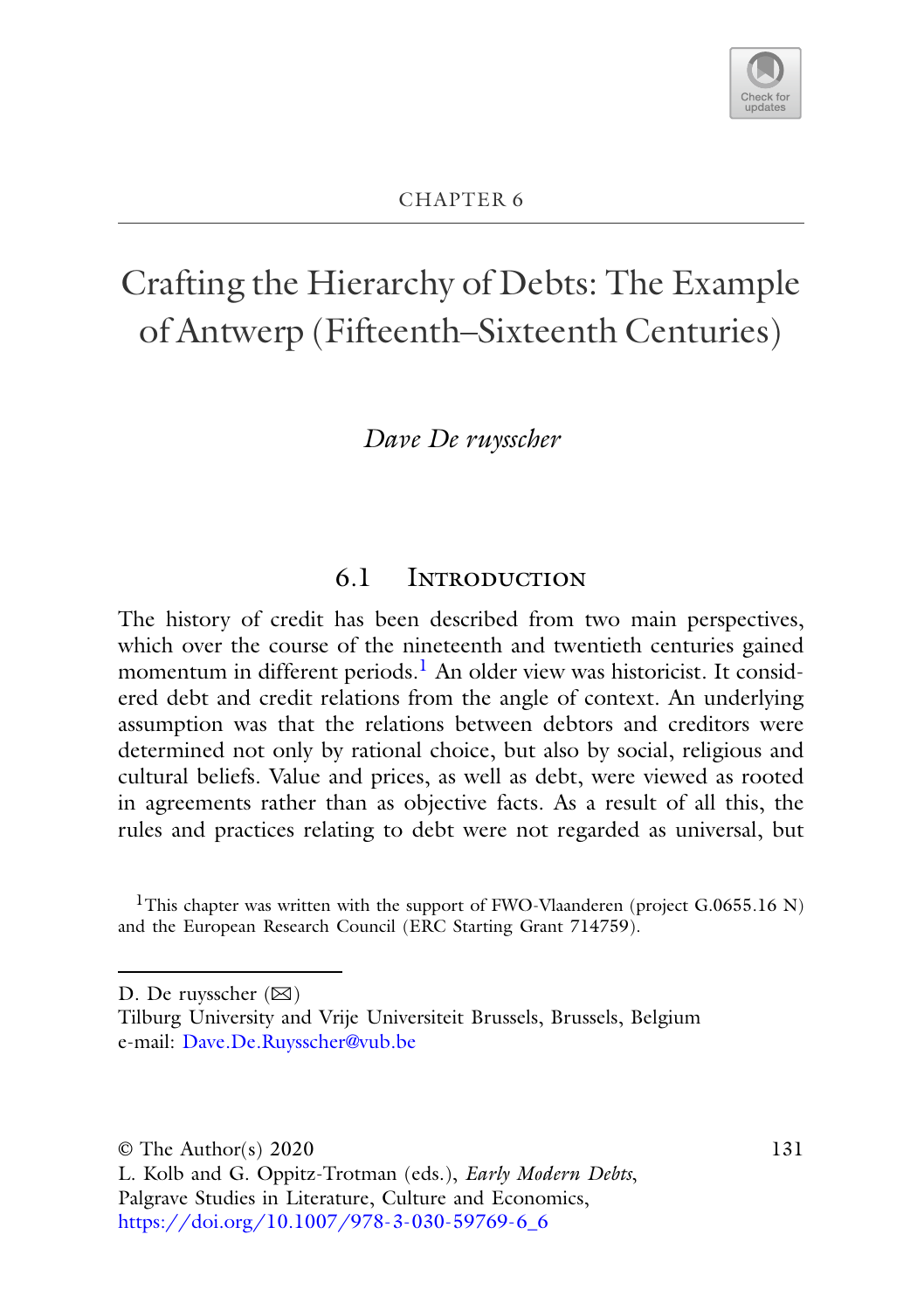rather as being different across time and regions.<sup>2</sup> A second view posited the primacy of economic incentives. This other approach was initiated in the early twentieth century by such economic scholars as Carl Menger and Joseph Schumpeter. Rational and calculist choice by individuals were considered the prime factors determining debt relations; constraints were described as hampering the spontaneous outcome of the market mechanisms of supply and demand. A common strand in studies that adhered to this approach was a distinction between the market and other spheres of society[.3](#page-1-1)

In the course of the twentieth century, several new directions of research emerged, though in many respects they remained offshoots of these two perspectives, 'historicist' and 'rational'. In the 1960s and 1970s, E.P. Thompson described economic relations as connected to moral values; the formulation and implementation of the former reflected class struggles.[4](#page-1-2) Karl Polanyi famously described the 'embeddedness' of credit in social, political and cultural ideas and beliefs. Polanyi stated that markets were regulated by institutions (law, but also trust and confidence) and that the institutional boundaries of markets related to the moral fabric of society[.5](#page-1-3) The 'New Institutional Economics' approach adjusted the abovementioned views of Austrian economists. Such scholars as Douglass North and Avner Greif have acknowledged that contracts and debts are dependent on institutions, defined as norms that structure behaviour, in that they increase the likelihood of certain outcomes of behaviour; they can be—with which Polanyi would agree—legal as well as social and cultural. However, these institutions are deliberate set-ups that ensure higher yields than non-regulated behaviour; as a result, New

<span id="page-1-0"></span>2On the coming into being of this approach ('historical economics' or 'economic sociology'), see E. Grimmer-Solem, *The Rise of Historical Economics and Social Reform in Germany, 1864*–*1894* (New York, Oxford UP, 2003), esp. 127–170.

<span id="page-1-1"></span>3P.J. Boetke and Ch. J. Coyne, eds., *The Oxford Handbook of Austrian Economics* (Oxford: Oxford UP, 2015).

<span id="page-1-2"></span><sup>4</sup>E.P. Thompson, 'The Moral Economy of the English Crowd in the Eighteenth Century', *Past and Present* 50 (1971): 76; E.P. Thompson, 'Eighteenth Century English Society: Class Struggle without Class?', *Social History* 2 (1973): 133.

<span id="page-1-3"></span><sup>5</sup> J. Beckert, 'The Great Transformation of Embeddedness: Karl Polanyi and the New Economic Sociology', *MPIfG Discussion Paper* 07/1 (2007): 7–8, at www.mpifg.de/pu/ dp\_abstracts/dp07-1.asp [\(last accessed 19 June 2018\).](http://www.mpifg.de/pu/dp_abstracts/dp07-1.asp)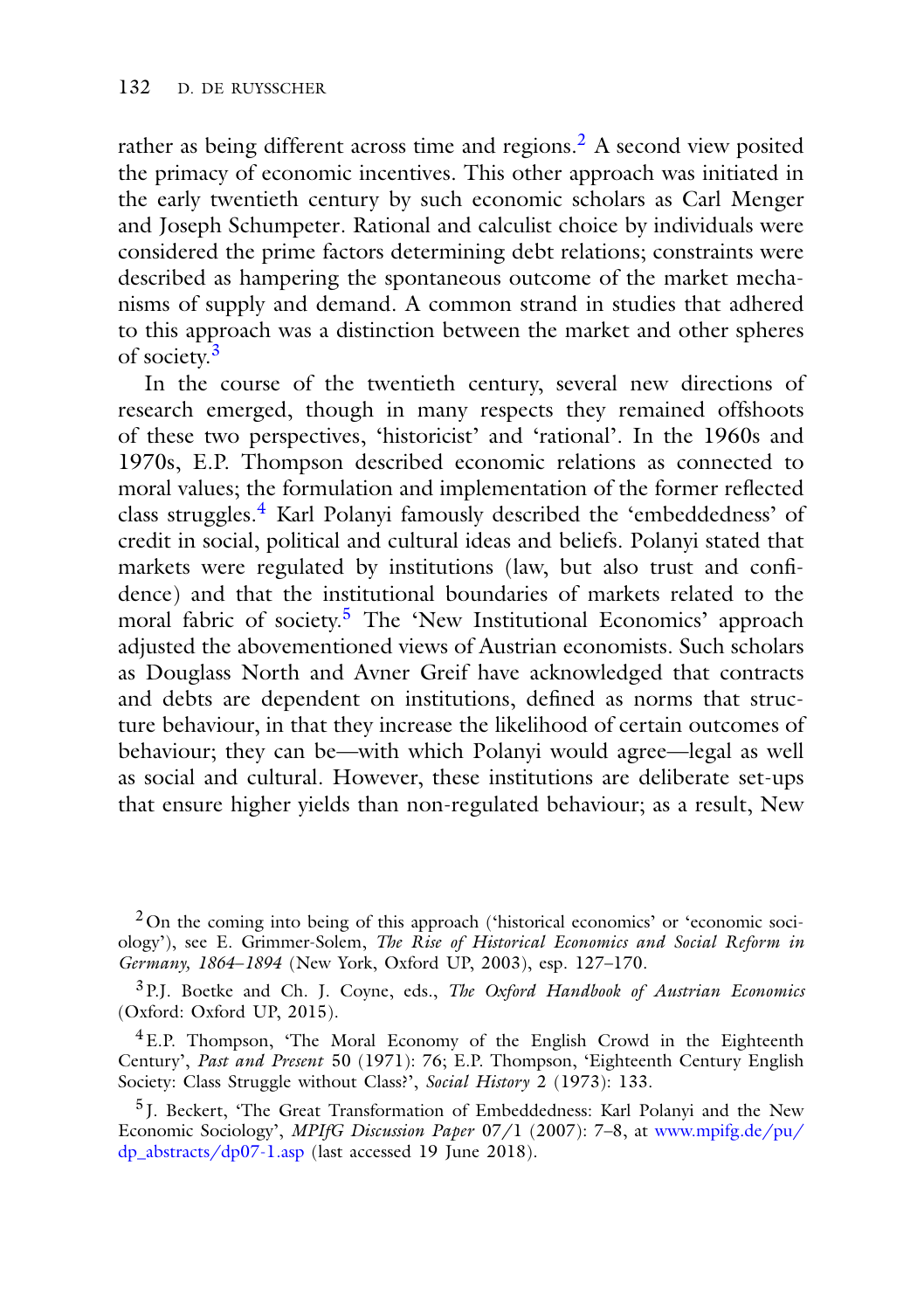Institutional Economics perpetuates views that belong to rational choice appreciations[.6](#page-2-0)

The earlier two perspectives, 'historicist' and 'rational', resonate throughout these later theories and schools of thought. Scholars of the early modern period more commonly link the former approach to household economies, and the latter to long-distance trade. So, for example, social historians often assume the 'embeddedness' of debt and credit.<sup> $\bar{7}$ </sup> By contrast, historical accounts belonging to 'New Institutional Economics' focus on long-distance trade, for which—so it is assumed—stronger insti-tutions or coalitions are required than for 'informal' debt.<sup>[8](#page-2-2)</sup> As a result of the divide in viewpoints, the household and the market are still usually regarded as different and mainly unconnected economic spheres. This division echoes Braudel's distinction between separate layers of capi-talism, even though, according to Braudel, these layers interacted as well.<sup>[9](#page-2-3)</sup> Further, this division of viewpoints has meant that the separation of public and private debt remains a *Leitmotif* in historical studies.<sup>[10](#page-2-4)</sup>

What all the strands of scholarship mentioned above have in common is a focus on debt as a modality of agreements and an insistence on considering debt from the viewpoint of actors, *i.e*. creditors and debtors. For the fifteenth and sixteenth centuries, these approaches are at least partially anachronistic because of the significant influence of government intervention on the requirements for and the effects of registration and

<span id="page-2-0"></span>6D. North, *Institutions, Institutional Change, and Economic Performance* (Cambridge: Cambridge UP, 1990); A. Greif, *Institutions and the Path to the Modern Economy: Lessons from Medieval Trade* (Cambridge: Cambridge UP, 2006).

<span id="page-2-1"></span>7An example, even though opposing Polanyi's views on disembedded markets, is L. Fontaine, *The Moral Economy*. *Poverty, Credit, and Trust in Early*-*Modern Europe* (Cambridge: Cambridge UP, 2014).

<span id="page-2-2"></span>8Cl. Lemercier and Cl. Zalc, 'Pour une nouvelle approche de la relation de crédit en histoire contemporaine', *Annales. Histoire, Sciences Sociales* 67 (2012/4): 661–691, 666– 668. Rightly emphasising embeddedness in networks of Armenian long-distance trading merchants is the chapter by Alexandr Osipian in this volume.

<span id="page-2-3"></span>9F. Braudel, *Civilisation matérielle, économie et capitalisme, xve*–*xviiie siècle* (Paris: PUF, 1979).

<span id="page-2-4"></span><sup>10</sup>Admittedly, several studies analyse the intersections of public and private finance, for example with regard to the issuance of annuity bonds by individuals in the later Middle Ages and sixteenth century. See J. Tracy, *A Financial Revolution in the Habsburg Netherlands. Renten and Renteniers in the County of Holland 1515*–*1565* (Berkeley: University of California Press, 1985); C.J. Zuijderduijn, *Medieval Capital Markets. Markets for Renten, State Formation and Private Investment in Holland (1300*–*1500)* (Leiden: Brill, 2009).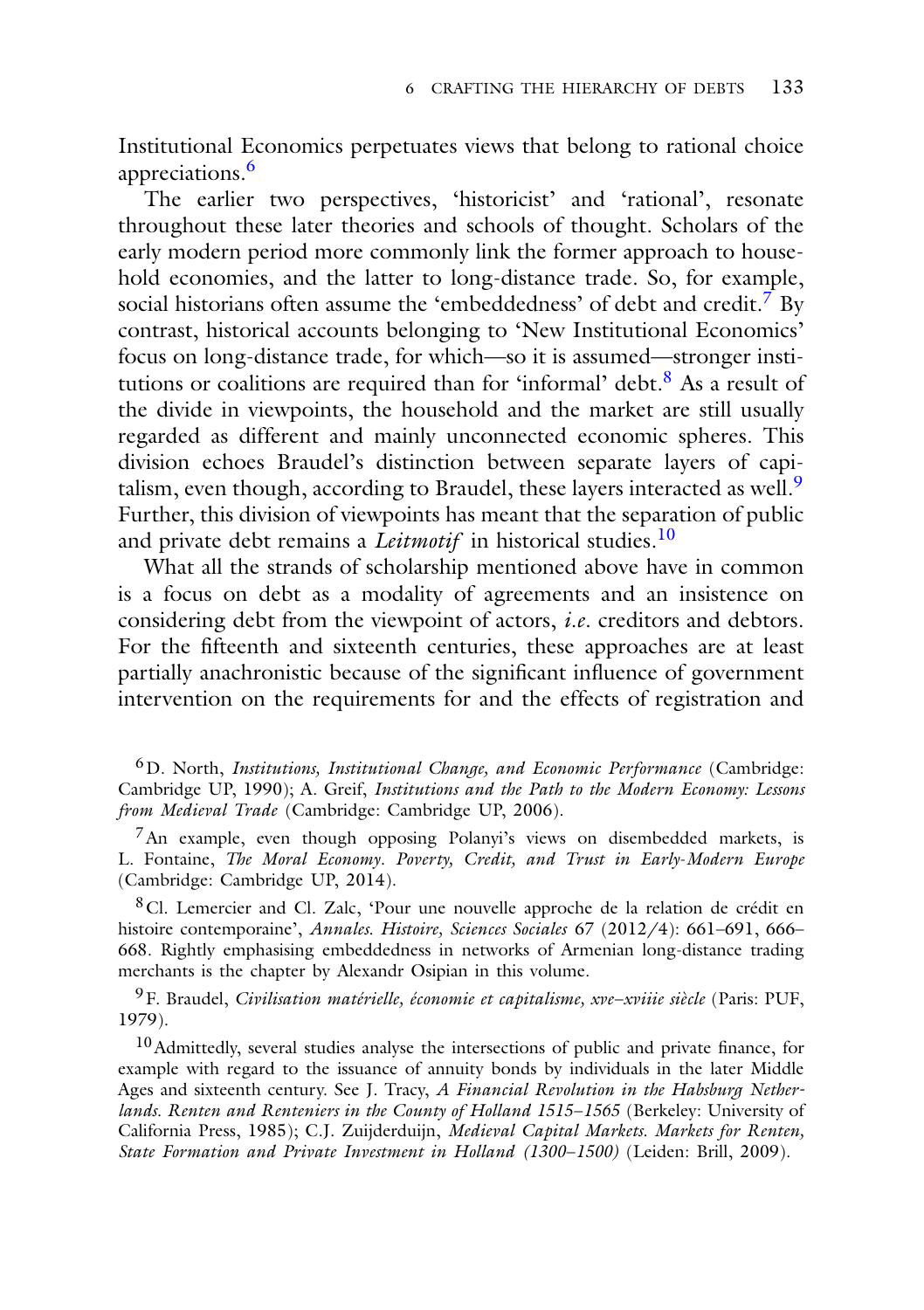enforcement of debts. Government intervention was, in turn, influenced by normative ideas laid out in legal doctrine and theoretical writings.

In fact, the opinion that debts are generic can be traced back to the canon law premise that '*pacta sunt servanda*'. This maxim, expressing the enforceability of any promise irrespective of its form or contents, from the later sixteenth century onwards slowly became accepted as a rule of municipal law throughout continental Western Europe.<sup>[11](#page-3-0)</sup> In the English common law, the writ of *assumpsit*, which in the sixteenth century was conceived of as 'in lieu of debt', became used for any breach of promise and thus incorporated the same idea.<sup>[12](#page-3-1)</sup> The adoption of this maxim as law came after a process of reducing legal differences among types of debt and various agreements. In particular, in continental trading cities, the late-medieval rules—detailed and divergent—which had differentiated between types of agreements and debt instruments disappeared over the course of the fifteenth and sixteenth centuries.<sup>13</sup> As this example already demonstrates, an exclusive focus on the actions of individuals in considering credit relations obfuscates the interventions by governments in channelling new views on debt enforcement and in deciding which debts were more important than others. In the sixteenth- and seventeenthcentury cities of trade, both in England and on the continent, municipal bylaws and the practices of local courts were profoundly important in fixing the norms of debt enforcement, even though central governments also acted in this regard. Cities preserved a high degree of autonomy in regulating contracts that were made at their markets.<sup>[14](#page-3-3)</sup>

<span id="page-3-0"></span>11R. Zimmermann, *The Law of Obligations. Roman Foundations of the Civilian Tradition* (Cape Town: Juta, 1990), 537–545.

<span id="page-3-1"></span>12D. Ibbetson, *A Historical Introduction to the Law of Obligations* (Oxford: Oxford UP, 2001), 130–147.

<span id="page-3-2"></span><sup>13</sup>A detailed overview of these transitions, in the County of Holland, is described in D. De ruysscher and I. Kotlyar, 'Municipal Traditions v. Academic Law: Collateral Rights over Movables in Holland (c. 1300–c. 1700)', *Tijdschrift voor rechtsgeschiedenis (The Legal History Review)* 86 (2018): 365–403.

<span id="page-3-3"></span><sup>14</sup>This was the case throughout continental Western Europe, because of the limited scope of princely law and the policies of monarchs to check and keep local and regional law in force. See J.P. Dawson, 'The Codification of the French Customs', *Michigan Law Review* 38 (1940): 765–800; J. Gilissen, 'Les phases de la codification et de l'homologation des coutumes dans les XVII provinces des Pays-Bas', *Tijdschrift voor Rechtsgeschiedenis (The Legal History Review)* 18 (1950): 36–67 and 239–290; 'Reformation (Rechtsquelle)', in *Handbuch zur Deutschen Rechtsgeschichte*, vol. 4 (Berlin, 1990), col. 468–472. In English trading towns, there was usually a petty court or a borough court where cases for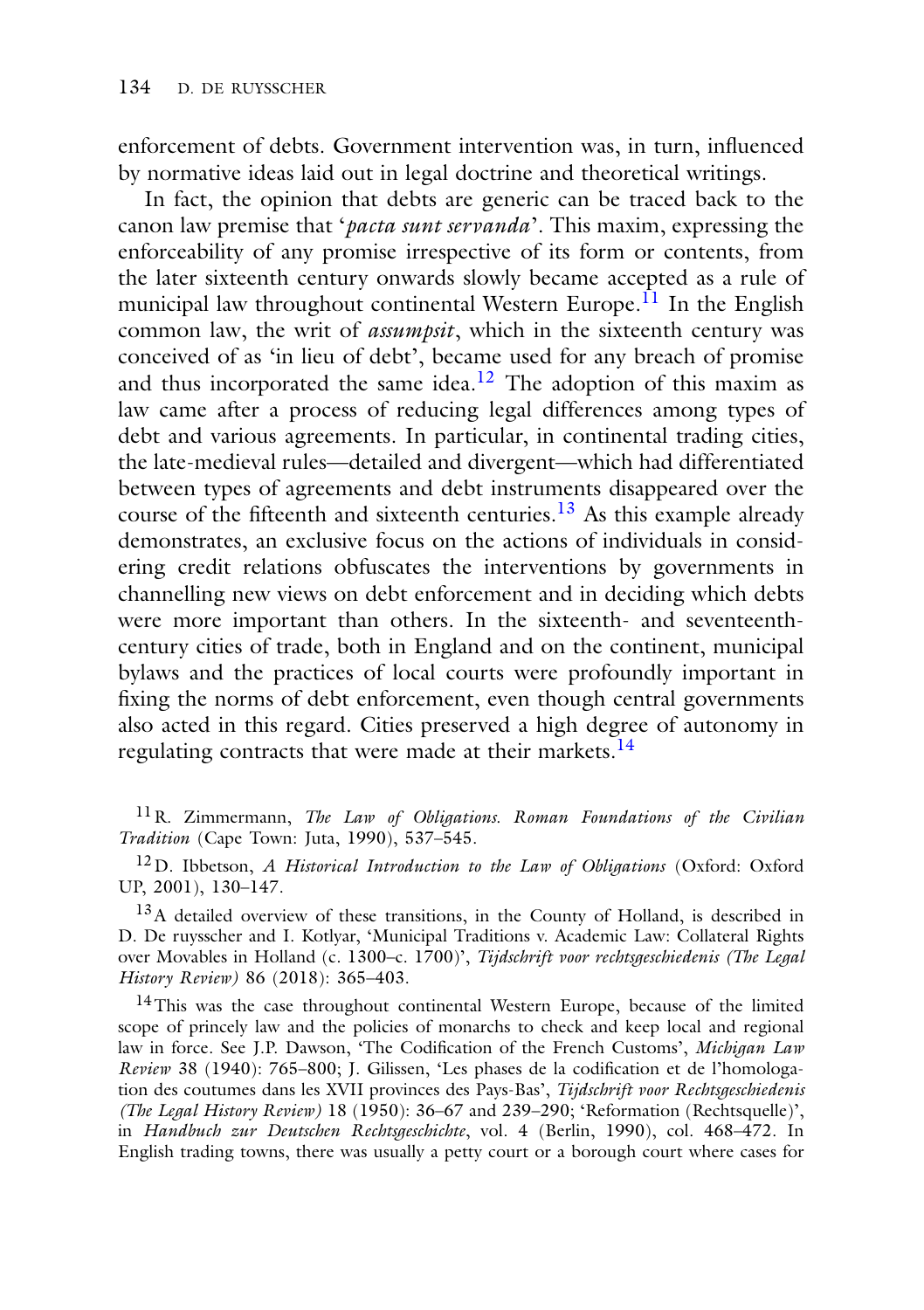In the next paragraphs, I will argue that early modern credit was enshrined in government-imposed norms. Regulations and courtimposed rules did not merely affect the registration or enforcement of debts. The norms detailed in municipal bylaws and the approaches of local judges profoundly marked what could be considered as debt, and how market actors valued agreements and debt instruments. Against the 'New Institutional Economics' view that efficiency was the prime purpose of institutional change, it will be argued that magistrates were often hesitant as to which rules to impose. They were subject to influences such as trends in legal doctrine, but the latter was often incomplete or ridden with debates, which meant that the urban rulers themselves had to devise consistent sets of norms. The Northian argument of credible commitment contrasts with the fact that the choices of municipal legislators did not always result in legal certainty.

Antwerp's policy changes regarding the nature and hierarchy of debts provide a complex and illuminating case in point. The Antwerp administrators aimed at providing support for traders and others, and they did so by lowering enforcement requirements for debt instruments. However, at the same time, the recipe for success was far from clear. This is evident in the haphazard approaches to the way debts were ranked between c.1495 and c.1550. The municipal administrators were creative in the drafting of rules, but also drew on legal doctrine. Differences of opinion found in the writings of law professors prevented Antwerp legislators from easily borrowing from them.

## 6.2 The Relevance of Ranking Debts

In 1596, the Antwerp printing shop of Christopher Plantin published the *Flandriae descriptio* by *Jacobus Marchantius*: Jacques Le Marchand[.15](#page-4-0) It is a history of the county of Flanders and also of other areas of the Southern Low Countries, in particular of the Duchy of Brabant in which Antwerp was located. The author, a native of Furnes in Flanders, was a

debt could be brought. See for example N.R. Amor, *Late*-*Medieval Ipswich: Trade and Industry* (Woodbridge: Boydell, 2011), 142–146.

<span id="page-4-0"></span><sup>15</sup> J. Le Marchand, *Flandria commentariorum libres iiii descripta in quibus de Flandriae origine, commoditatibus, oppidinis, …* (Antwerp: Plantin, 1596).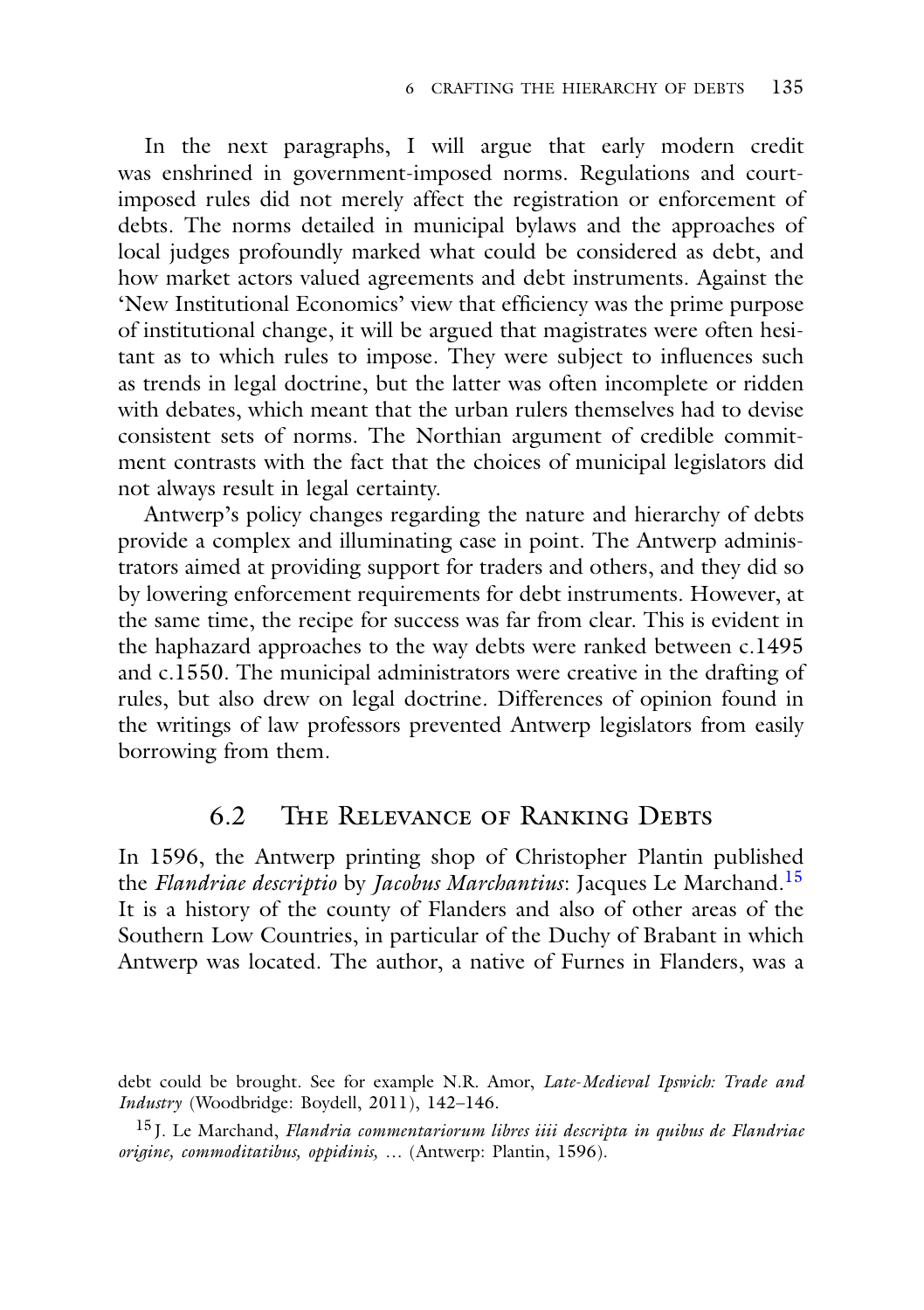jurist by training and historian in his free time.<sup>[16](#page-5-0)</sup> Le Marchand describes the history, including the economic history, of these regions, with an eye for the legal details. In a few paragraphs, for example, he explains that starting in the 1480s the commercial attractiveness of the city of Bruges dwindled, and that groups of foreign merchants left the town and moved to the city of Antwerp. $1\overline{7}$ 

This story is well known and was familiar to contemporaries as well. However, Le Marchand's statements on the causes of Bruges' demise are original. He attributes the emigration of Spanish merchants to the fact that the Antwerp legal regime regarding the priority of debts was much more beneficial than the rules applied in Bruges. In particular the status of the dowry mattered: Le Marchand stresses that at Antwerp, upon the insolvency of the husband, the dowry had priority over all debts, even over older and express pledges and mortgages. Since this *privilegium dotis* was absolute in Antwerp, merchants from Bruges were attracted by it: the rule allowed them to shield their assets in the event of bankruptcy. If they construed their estate as their wife's property, then at the event of persistent default their creditors would have no compensation for their debts and the debtors could remain in possession of their effects. Le Marchand qualified this as fraudulent behaviour, which it certainly was.<sup>18</sup>

According to Antwerp municipal law of the early sixteenth century, not all types of debt were valued equally.[19](#page-5-3) In cases of expropriation proceedings where the total amount of debt outweighed the available assets—that is, when the debtor was insolvent—individual debts were paid with proceeds coming from these assets, according to a legally imposed ranking.<sup>20</sup> Le Marchand sensed that this was a relevant issue. Though it

<span id="page-5-0"></span>16L. Morery, *Le grand dictionnaire historique ou le mélange curieux de l'histoire sacrée et profane* (Amsterdam: Boom & Van Someren, 1694), III:438.

<span id="page-5-1"></span>17Le Marchand, *Flandria commentariorum libres iiii*, 127.

<span id="page-5-3"></span><span id="page-5-2"></span>18Le Marchand, *Flandria commentariorum libres iiii*, 127.

19As was the case elsewhere. See this volume's chapter by Sebastian Kühn, referring to priorities of wages in early modern Brandenburg and Saxony, and the chapter by Nga Bellis-Phan, about the privilege on furniture in sixteenth- and seventeenth-century Paris.

<span id="page-5-4"></span>20The most elaborate ranking ordinance was: Antwerp City Archives (FelixArchief) (hereafter ACA), *Vierschaar* (hereafter V), 4 (2 June 1518). A critical edition of this bylaw is in Dave De ruysscher, 'De ontwikkeling van het Antwerpse privaatrecht in de eerste helft van de zestiende eeuw. Uitgave van het *Gulden Boeck* (ca. 1510–ca. 1537) (ontwerpen van) ordonnanties (1496–ca. 1546), een rechtsboek (ca. 1541–ca. 1545) en proeven van hoofdstukken van de costuymen van 1548', *Handelingen van de Koninklijke*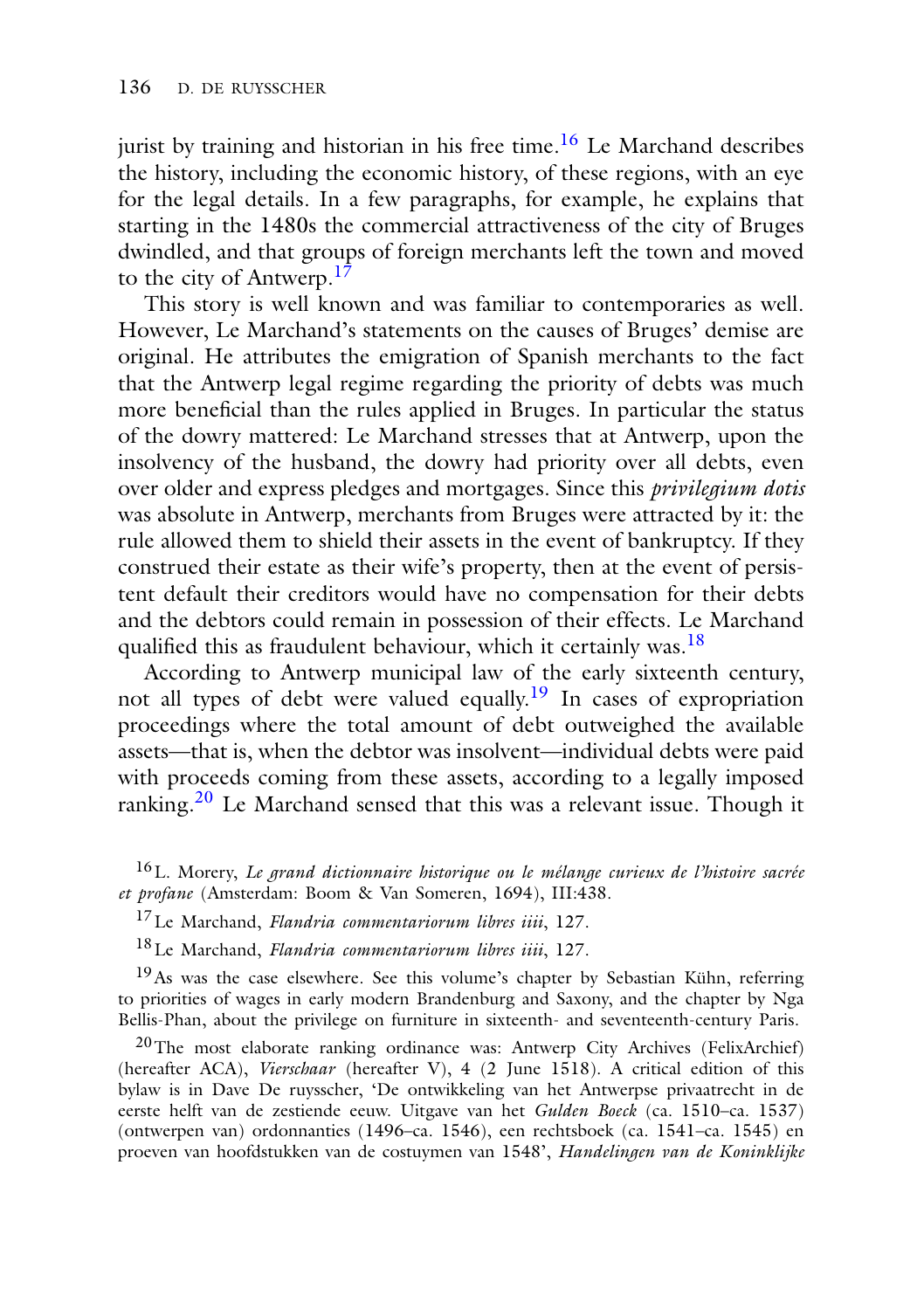is doubtful that any migration of merchants from Bruges to Antwerp was incited solely by Antwerp's placement of dowries at the top of the hierarchy of debts, the passage in question demonstrates that the hierarchy of debts was considered an important part of Antwerp's political economy, at least by this one author.

The Antwerp rules on the order in which creditors should be paid were based on several criteria. Some rules stipulated ranks of distribution according to the date of the agreements from which the debts stemmed. Roman law imposed priority for creditors that had signed their debts first (*prior tempore, potior iure*)[.21](#page-6-0) A principle of Germanic origins entailed that creditors who claimed their debts first were given priority over those that did do so only later.<sup>22</sup> In the early sixteenth century, there were still traces of a Germanic 'first come, first served' approach in the Southern Low Countries. Around 1510, the Ghent jurist Philip Wielant notes that, according to Flemish law, debts were pooled in instances of insolvency, but that the first seizing creditor was paid out first from the proceeds of the auctioned assets.<sup>23</sup> In Antwerp, a similar rule prevailed until January 1516. Creditors were ranked not according to the characteristics of their debts, but in the order in which their claims had been filed in the municipal court. Possibly an exception was made for creditors with mortgages (secured creditors). These rules were changed in a bylaw of January 1516. This new law stipulated that, for insolvent estates, non-secured creditors had to accept cuts on their debts, proportionally according to the value of their debt and the available assets.<sup>24</sup> The new regulation attests to the increased trend of using the nature of the debt as a criterion in debt

*Commissie voor de uitgave der Oude Wetten en Verordeningen van België* 54 (2013), 199–205.

<span id="page-6-0"></span>21W.J. Zwalve, 'A Labyrinth of Creditors: A Short Introduction to the History of Security Interests in Goods', in *Security Rights in Movable Property in European Private Law*, ed. E. M. Kieninger (Cambridge: Cambridge UP), 38–53, 42.

<span id="page-6-1"></span><sup>22</sup> J. Brissaud, *Le créancier 'premier saississant' dans l'ancien droit français* (Paris: PUF, 1968).

<span id="page-6-2"></span>23Ph. Wielant, *Practijcke civile* (Antwerp: van der Loe, 1573), 339–340 (ch. 10, par. 7, s. 6) and 340 (ch. 10, par. 8, s. 1).

<span id="page-6-3"></span> $^{24}$  For a critical edition of this bylaw, see De ruysscher, 'De ontwikkeling', 196–199. For further analysis, see D. De ruysscher, 'Designing the Limits of Creditworthiness. Insolvency in Antwerp Bankruptcy Legislation and Practice (16th–17th centuries)', *Tijdschrift voor Rechtsgeschiedenis (The Legal History Review)* 76 (2008): 307–327, 310–313.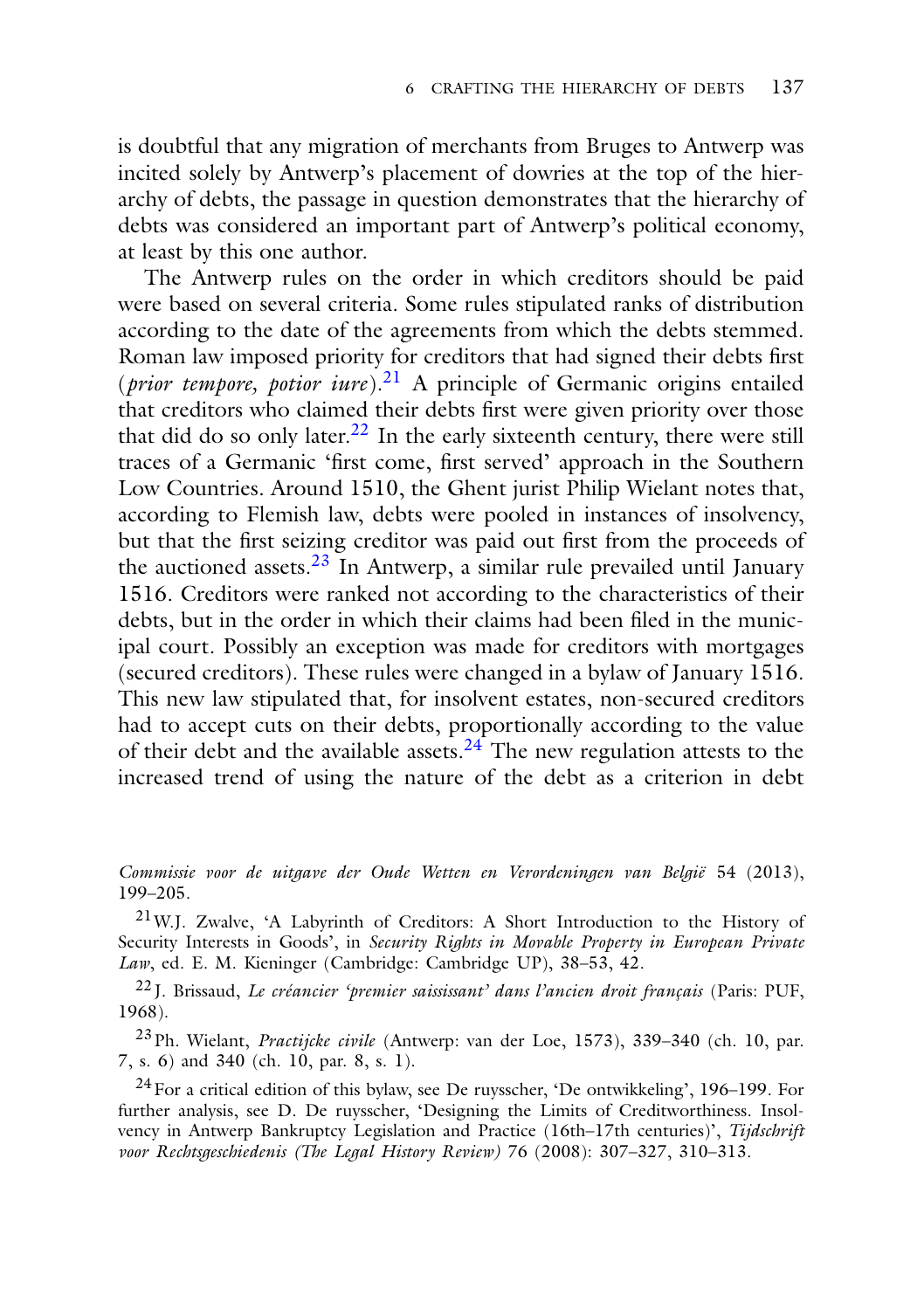ranking $2^5$ : preferential debts included debts out of annuities, salaries and debts of alimony (see Sect. [6.4\)](#page-12-0).

# 6.3 Antwerp Rules on Debt in the Fifteenth Century

Before detailing the development of the ranking of debts, we must take into account the diversity of rules applied to debts during the fifteenth century. Assessing the starting point from which the municipal administrators of Antwerp had to devise rules about debt categories and their rankings allows for an initial analysis of how doctrinal views mattered to this process.

In the early 1400s, registered debts were generally preferred. The administrators of cities allowed for the registration of agreements and they handed out certificates as evidence of this registration (in Antwerp these were called aldermen's letters). Registered debts could upon default be enforced in a court proceeding, resulting in a public auction of the debtor's assets. By contrast, private agreements, whether oral or in writing, were not regarded as sufficient to execute on a defaulting debtor. They did not give the right to attach assets belonging to the debtor. For private agreements, upon default of the debt, the debtor was asked to give a pledge for his debt.<sup>[26](#page-7-1)</sup> If the debtor refused to do so, or if no payment followed, an action of expropriation could be initiated. This action was first aimed at obtaining authorisation from the city's administrators, thus

<span id="page-7-0"></span>25H. Planitz, *Die Vermögensvollstreckung im deutschen mittelalterlichen Recht. Erster Band: Die Pfändung* (Leipzig: Wilhelm Engelmann, 1912), 291–304.

<span id="page-7-1"></span><sup>26</sup>Debtors were invited to 'assign a pledge'. If they refused, formal execution proceedings had to be started by the creditor. See, for an example of this, E. Strubbe, 'Het veertiende-eeuwsche oude rechtsboek van Vilvoorde', *Handelingen van de Koninklijke Commissie voor de uitgave der Oude Wetten en Verordeningen van België* 15 (1936): 80. On the proceeding of '*thoonpand*', see Ph. Godding, *Le droit privé dans les Pays*-*Bas méridionaux du 12e au 18e siècle* (Brussels: Royal Academy, 1987), 515, n. 870. For Antwerp, all this is evident in some sections of the *Keurboeck*, which is a compilation of municipal rules that had been extended from around 1390 onwards. These sections stipulate exceptions for hostellers to the general rule that the sequestering and dispossession of assets was not executed without a deed, if there was no cooperation of the debtor. See *Coutumes du pays et duché de Brabant: Quartier d'Anvers. Coutumes de la ville d'Anvers*, G. De Longé (ed.), vol. 1 (Brussels: Gobbaerts, 1870), 20 (s. 53/3). See also 46 (s. 125).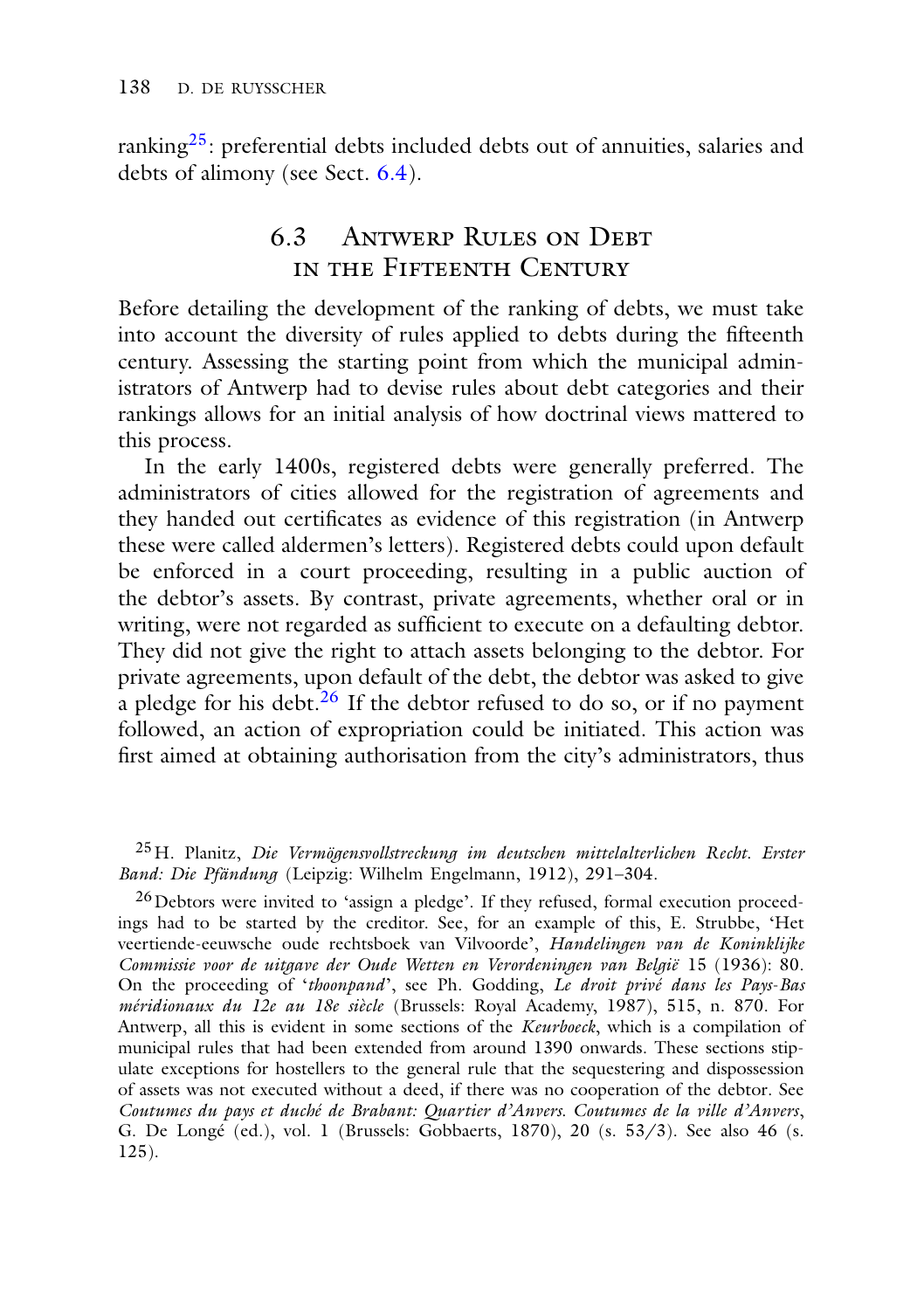making up for the fact that the debt had not been registered.<sup>[27](#page-8-0)</sup> Sequestration of assets could not be used as method for pressuring a defaulting debtor; it was always the first stage of an expropriation proceeding. Moreover, proceedings were lengthy. Even for the enforcement of registered debts, proceedings of expropriation were time-consuming, particularly when immovable properties had to be sold publicly.<sup>[28](#page-8-1)</sup> This was due to the so-called *recht van naesting*, which were rights of pre-emption granted to relatives of the debtor. They were imposed in order to prevent that properties, and in particular immovable property, be left to the debtor's  $\overline{\text{kin}}$ .<sup>29</sup>

Antwerp's municipal law of debt enforcement of the early fifteenth century was closely linked to the law of evidence. In late medieval Antwerp, aldermen's letters were thought of as sufficient evidence of the debts they contained, whereas this was not the case for private contracts or other non-registered instruments such as acknowledgements of debt. This rule applied for most of the fifteenth century, and it also pertained to debts made at the city's fairs. There were two Brabantine fairs, held at Antwerp and Bergen-op-Zoom, during short periods of the year. These fairs were privileged, in the sense that merchants visiting the fairs were granted protection from the Duke of Brabant against detention or arrest of their belongings. In the early 1400s, enforcement of 'fair debts' was possible in the periods in which the fairs' privilege did not apply, but only inasmuch as the debts had been registered at the Antwerp Town Hall; the resulting deeds could be used as instruments of debt enforcement.<sup>[30](#page-8-3)</sup>

In the 1460s and 1470s direct access, upon default, to the debtor's assets was not considered possible, even in the case of registered debts or debt contracts containing a clause which referred to collateral.<sup>[31](#page-8-4)</sup> The proceeding of execution had to be started, even if the debt had been written into an aldermen's letter. Extrajudicial attachments, not leading up to public sales, were not possible. Moreover, sequestration of assets

<span id="page-8-4"></span><span id="page-8-3"></span>30ACA, *Privilegiekamer* (hereafter PK), 914, fol. 69r (24 November 1515).

<sup>31</sup>The latter is clear in an argument on the earlier practices raised before the Antwerp City Court in 1507: ACA, V, 68, fol. 23v (1 December 1507).

<span id="page-8-0"></span><sup>27</sup>*Coutumes du pays et duché de Brabant*, vol. 1, 164–168 (s. 5–10).

<span id="page-8-1"></span><sup>28</sup>ACA, V, 4 (14 May 1530). See also De ruysscher, 'De ontwikkeling', 214.

<span id="page-8-2"></span><sup>29</sup>Godding, *Le droit privé*, 243–247.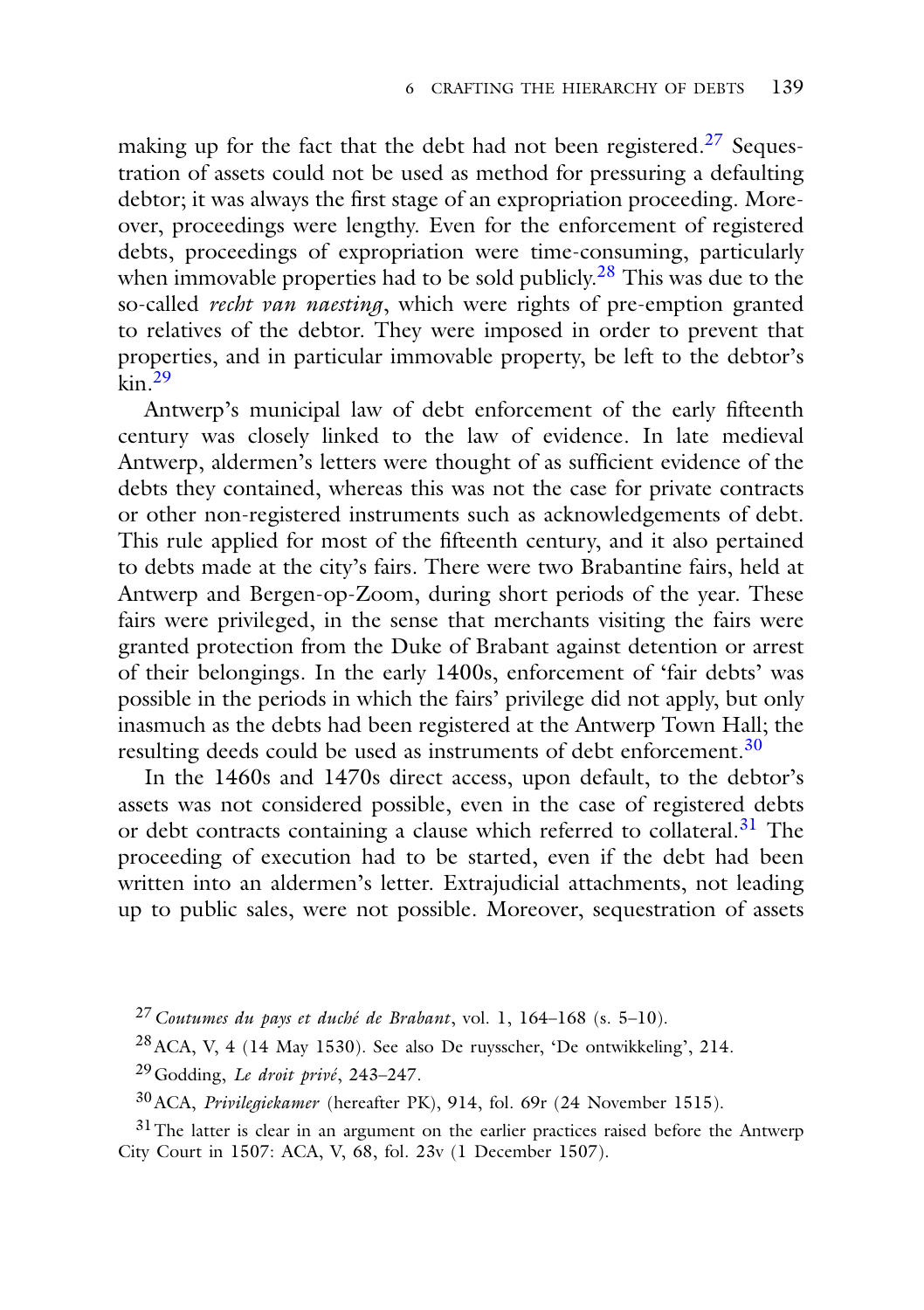had to be authorised by the aldermen; the official nature of the debt did not procure rights of attachment.

In the 1480s and 1490s, all of the abovementioned rules changed. Several exogenous developments help explain why these changes came about. These include circumstances of war; monetary incentives for officials; merchants' demands; the emergence of a secondary market of bills obligatory; doctrinal ideas. One particular officer of the Duke at Antwerp, the *amman*, was the main official in the city who supervised the sequestration of assets, arrest of debtors and public sales.<sup>32</sup> The rules relating to his office were highly relevant for any enforcement of debts. These rules were broadened substantively in the final quarter of the fifteenth century. This development was closely related to changes in the contents of registered debts. In the 1460s and 1470s, a clause of collateral was regularly added to registered debts. The clause evolved from a specific, negotiated clause, referring to particular assets belonging to the debtor, to a stereotyped one, pointing generally to 'the goods' of the debtor; later on, the provision was left out of debt registrations because its application was presumed; some time later, collateral was deemed to apply even when the contract or document did not mention a clause on collateral.<sup>33</sup> This meant that it was considered normal that any debt was accompanied with the right to enforce the debt on the defaulter's assets. At first, it was not possible to enforce those debts swiftly, since the rules on

<span id="page-9-0"></span>32ACA, V, 1231, fol. 220r–v (21 May 1493, the assets were kept with the *amman*). The delegation of this matter to one official was due to the rising numbers of attachments. In the 1460s, the amman and two aldermen monitored the (still exceptional) seizure of assets. See ACA, SR, 69, fol. 520r (29 November 1465). Before that time, at least until the early 1440s, liquidations and the distribution of proceeds from public sales did not involve the amman. See, for example, 'Het 2de Oudt Register', *Antwerpsch Archievenblad*, vol. 30 (s.d.) 31–32 (13 January 1442 ns).

<span id="page-9-1"></span><sup>33</sup> Near the end of the 1460s, nearly all aldermen's letters for mercantile debts contained the clause '*obligat se et sua*'. This clause stipulated that all assets and also the person of the debtor could be seized in case of default. See ACA, *Schepenregisters* (hereinafter SR), 69 (1465–66), containing at least six letters without collateral, both in and outside the privileged period surrounding the fairs: fol. 44v (5 August 1465), fol. 46v (17 August 1465), fol. 83r (17 October 1465), fol. 182r (3 January 1466 ns), fol. 192v (12 October 1465) and fol. 193v. (10 November 1465). In the ledger of 1469–70, no such letters could be found and all mercantile letters had the clause '*obligat se et sua*'. See ACA, SR, 76, fol. 26v (6 June 1469), fol. 28r (8 June 1469), fol. 34v (23 June 1469), fol. 129r (28 March 1470 ns), fol. 323r (11 March 1470 ns) and fol. 367r (13 February 1470 ns). The fact that the clause became assumed, is evident in ACA, V, 68, fol. 23v (1 December 1507).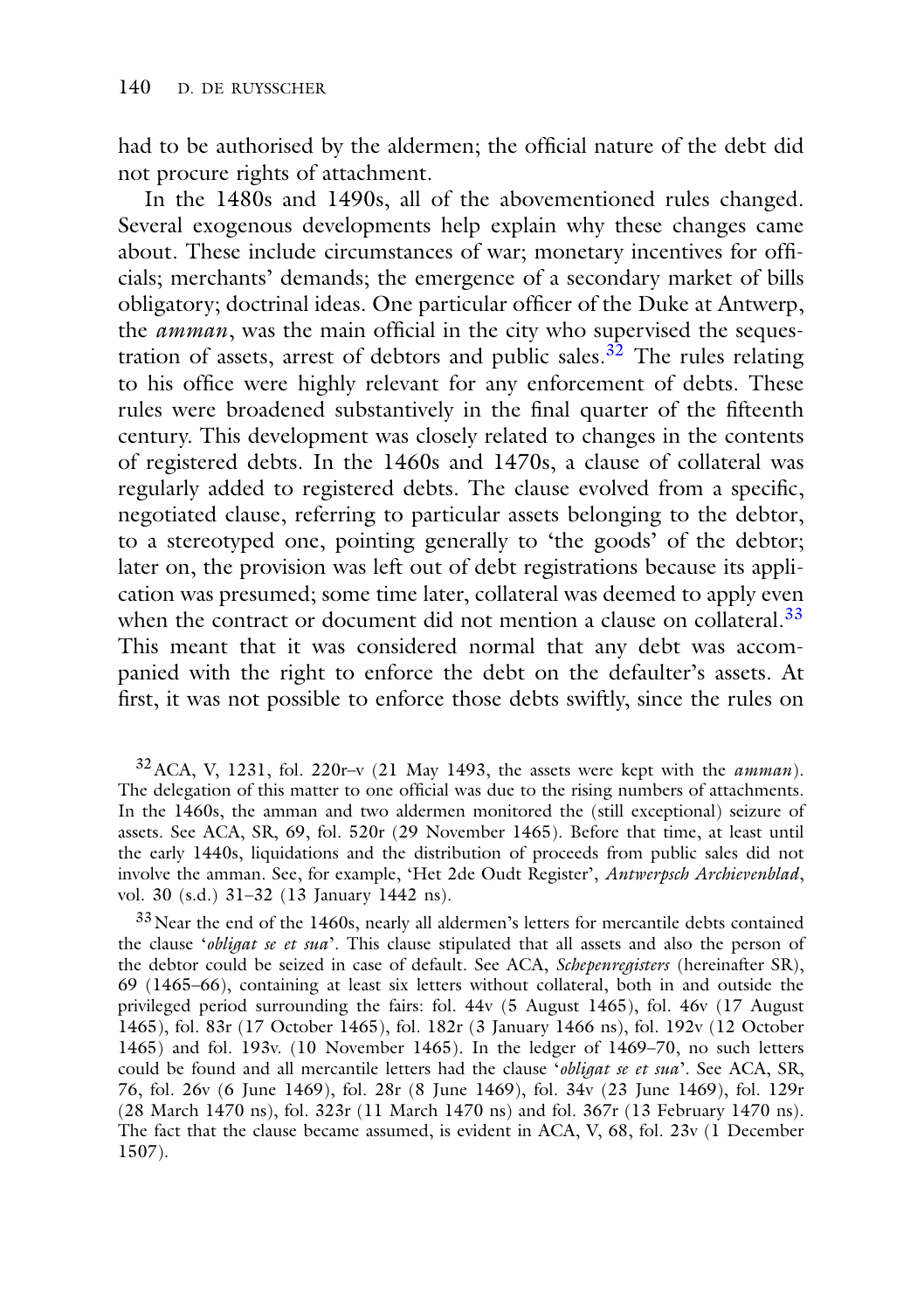execution proceedings required attention to a complex hierarchy of creditors, slowing down the process in each individual case. But in the period between 1482 and 1492, when cities and some regions of the Low Countries rose against regent-prince Maximilian of Austria, suddenly it became possible to sequestrate debts without proceedings before Antwerp's court. Attachments were, in that period, explained in terms of reprisal: for example against merchants of a *nation* that had supported the Flemish rebellion against the Burgundian house.<sup>34</sup> Under such circumstances, the *amman* allowed attachments of assets as shortcuts to the general procedural rules. This officer may have had a monetary incentive, since fees paid for sequestrations were part of his remuneration. In the later 1400s, extra-judicial attachment came to be applied to private agreements and documents as well.

Mercantile practices added further to the use of this measure of debt enforcement. In the 1490s and 1500s, the clause of collateral began to be used in bills obligatory—that is, IOUs, or acknowledgements of debt—written in Antwerp.<sup>35</sup> In the 1490s, it was already considered in Antwerp law that a bill obligatory containing a bearer clause was transferable.[36](#page-10-2) The document could pass from one creditor to the next; the latter acquired powers of attorney from the bearer clause and the debtor could not refuse payment to the bearer. The negotiability of the instrument grew out of this practice of circulation; in 1507 the Antwerp administrators acknowledged that passing on a bill obligatory containing a bearer clause was an 'assignment' (*assignatie*) which entailed recourse liability (the holder of the paper could claim the debt not only from the debtor, but also from the one who had given him the document if the debtor defaulted or refused to pay).<sup>37</sup> Moreover, the clause of collateral could be general; in 1507 the aldermen of Antwerp certified that a clause in a

<span id="page-10-0"></span>34ACA, V, 1231, fol. 9r (23 December 1488), fol. 41r–v (20 October 1489). For another example of a seizure of merchandise in Antwerp as a measure of reprisal, see C. J. F. Slootmans, *Paas*- *en koudemarkten te Bergen op Zoom, 1365*–*1565* (Tilburg: Stichting Zuidelijk Historisch Contact, 1985), vol. 1, 50 (April–May 1480). Merchandise that had been stolen but was relocated could be attached, even if no deed of the aldermen was presented. See ACA, V, 1231, fol. 7r–v (9 December 1488), fol. 19r (9 April 1489).

<span id="page-10-1"></span><sup>35</sup> J. Puttevils, 'Tweaking Financial Instruments: Bills Obligatory in Sixteenth-Century Antwerp', *Financial History Review* 22, no. 3 (2015): 337–361, 342.

<span id="page-10-2"></span>36Van der Tannerijen, *Boec van der loopender practijken der raidtcameren van Brabant*, vol. 1, pp. 59–60.

<span id="page-10-3"></span>37ACA, V, 68, fol. 13r (7 June 1507).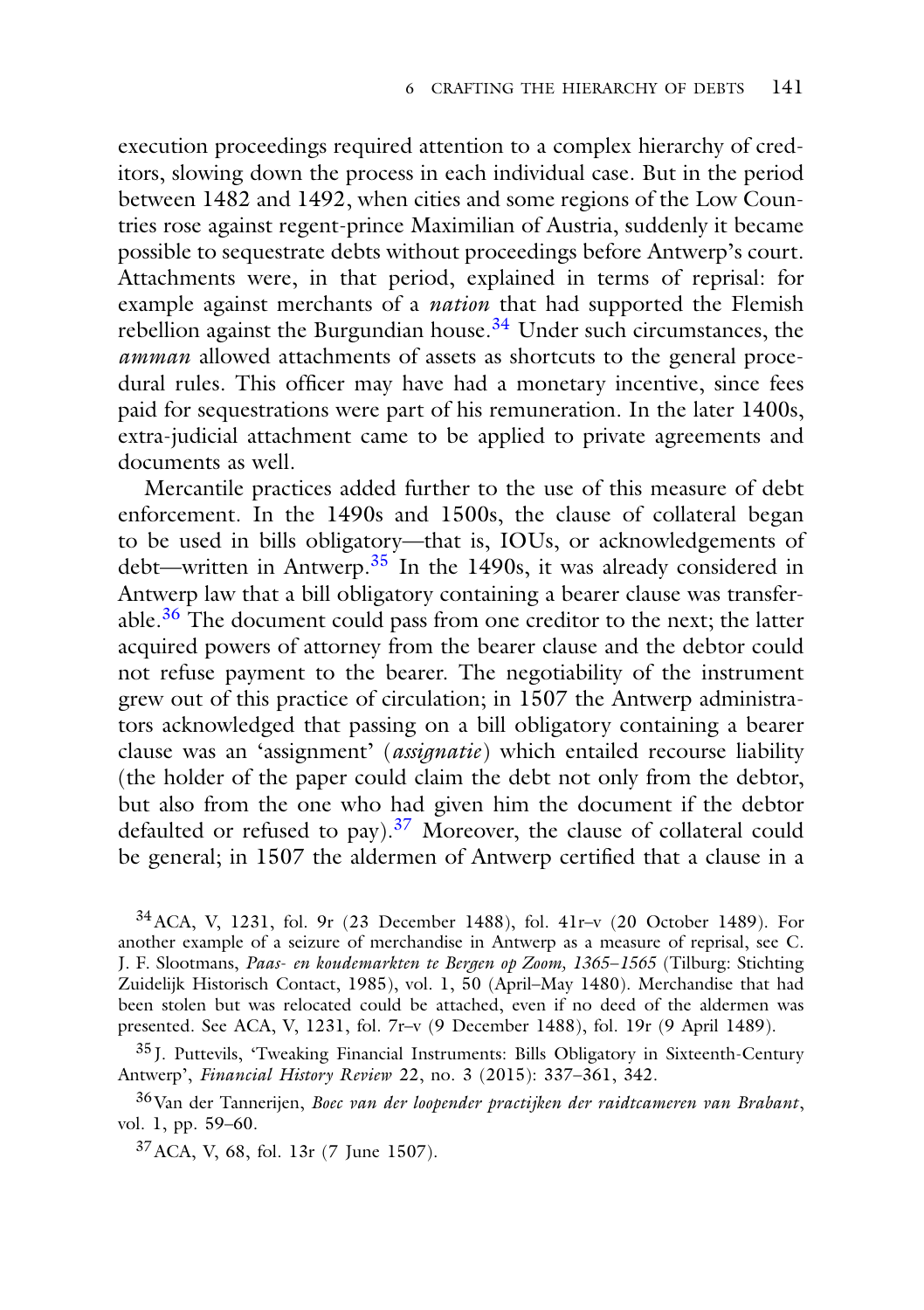bill obligatory not specifying assets as collateral but merely referring to 'the assets' of the debtor affected all property belonging to the debtor, including the immovable property.[38](#page-11-0)

To summarise: various developments culminated in new rules regarding the categorisation, evidence, and enforcement of debts. Whereas in the early fifteenth-century registered debts were considered preferential, by the end of the 1400s defaults on all types of debt were deemed sufficient to start attachment proceedings on the assets of the debtor. This was the legal translation of a contractual trend, which had managed to push aside older municipal rules under specific, exceptional circumstances. The clause of collateral had gained such acceptance that it became acknowledged by law that all debts, even when not accompanied with express collateral, were secured with the assets of the defaulting debtor. Seizure proceedings were henceforth easy to start: default of any debt was considered a sufficient cause to initiate such proceedings.

The developments detailed above went hand-in-hand with considerations found in legal doctrine. Context-specific, pragmatic reasons for change coincided with intellectual approaches. Even with influential changes in market practices and political circumstances, the views of the Antwerp legislators mattered. They could accept novelties as legitimate, or refuse to acknowledge them as valid. The gradual generalisation of the practice of inserting clauses of collateral into contracts, in the 1460s and 1470s, was matched by the growing conviction on the part of Antwerp's rulers that a regime of general collateral was feasible. In this regard, they were influenced by Italian legal doctrine on the '*massa creditorum*'. In Italian legal scholarship of the fourteenth and fifteenth centuries, the *missio in bona*, *i.e*. the collective debt enforcement proceeding of Roman law, had been adapted to contemporary needs. Italian scholars blended the Roman idea of spreading the risk of insolvency by way of cutting claims of non-secured creditors *pro rata* with an insolvency regime that put much emphasis on criminal prosecution. As a result of the strictness of the law, many insolvent debtors absconded, and collective enforcement proceedings were started against *fugitivi*. [39](#page-11-1) Even though, at the

<span id="page-11-1"></span><span id="page-11-0"></span>38ACA, V, 68, fol. 23v (1 December 1507).

<sup>39</sup>D. De ruysscher, 'Business Rescue, Turnaround Management and the Legal Regime of Default and Insolvency in Western History (late Middle Ages to Present Day)', in *Turnaround Management and Bankruptcy*, ed. J.I. Adriaanse and J.-P. van der Rest (London: Routledge, 2017), 22–42, here 25–26, 28.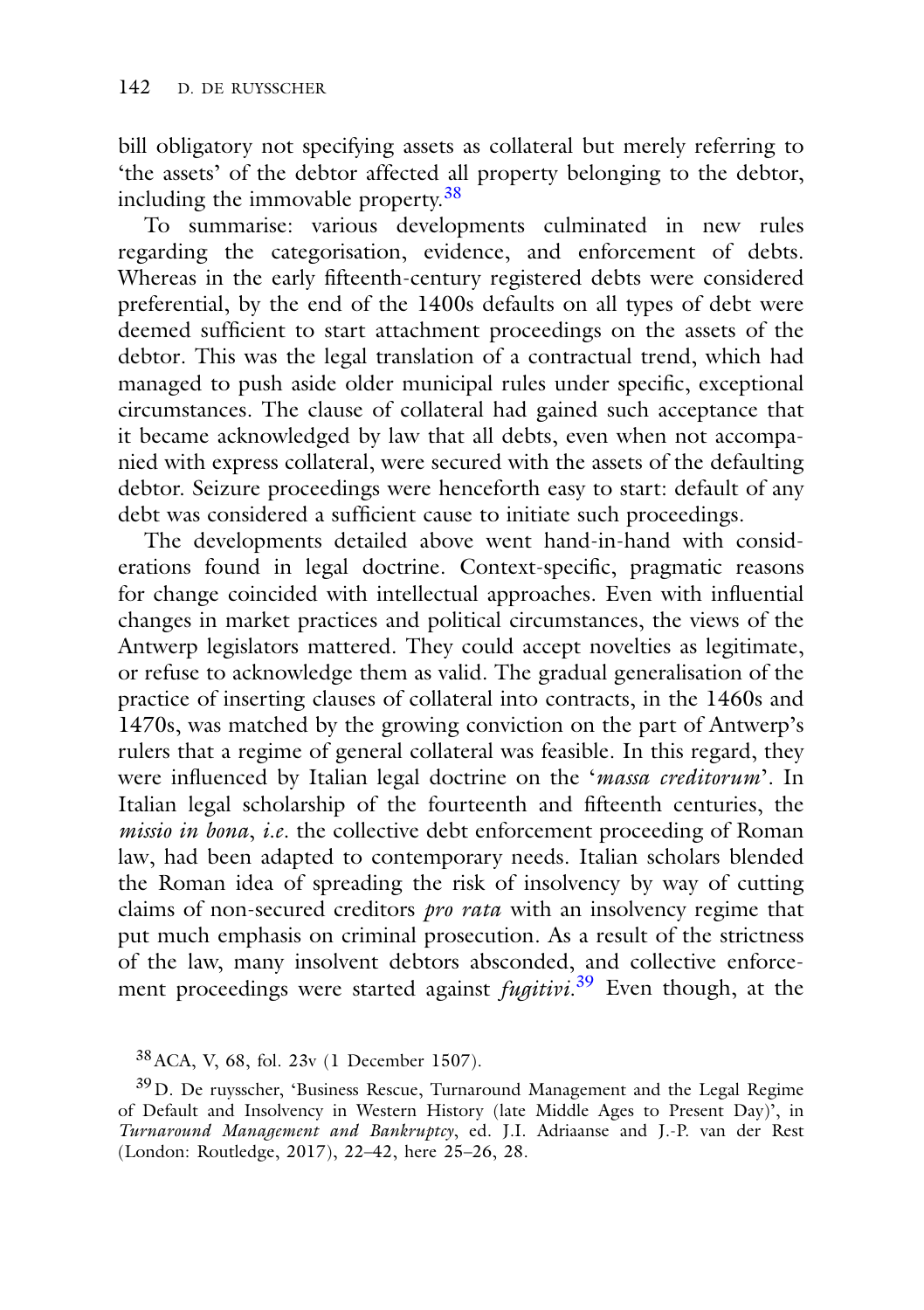beginning of the sixteenth century, distributions with proportional debt reductions were known in French and Hanseatic cities and regions as well as in Italy, the influence of Italian legal doctrine in Antwerp at this point is in fact most likely. $40$  The municipal bylaw of January 1516 referred to such doctrinal notions as 'preference'. This concept derived from the '*praefertur*' ('is given priority over'), which was a standard formula in fragments of the Justinian Digest, being the basis of legal doctrinal writings on debt relations. $41$  Since the middle of the fifteenth century, more university-trained aldermen had joined the ranks of the Antwerp government, and the numbers of graduates of law faculties rose continuously.  $42$ They used their legal training when drawing up bylaws and when crafting rules of municipal law.

# 6.4 Hesitation around the Dowry and Bills Obligatory

<span id="page-12-0"></span>In the early years of the sixteenth century, despite the influence of academic writings and a sense of context, hesitation and confusion concerning the priority of debts prevailed among Antwerp's administrators. Doctrine could not provide certain answers on these issues, because of ongoing debates among legal scholars.

<span id="page-12-1"></span>40W. Pakter, 'The Origins of Bankruptcy in Medieval Canon and Roman Law', in *Proceedings of the Seventh International Congress of Medieval Canon Law*, ed. P. Linehan (Vatican City: Bibliotheca Apostolica Vaticana, 1988), 485–506, 498–499; U. Santarelli, *Per la storia del fallimento nelle legislazioni dell'età intermedia* (Padua: CEDAM, 1964), 238–242. For the French and Hanseatic examples, see E. Richard et al., *Droit des affaires. Questions actuelles et perspectives historiques* (Rennes: Presses universitaires de Rennes, 2005), 547–549; H. Planitz, 'Über hansisches Handels- und Verkehrsrecht', *Hansische Geschichtsblätter* 31 (1926): 1–27, 25.

<span id="page-12-3"></span><span id="page-12-2"></span>41For example, D. 42.5.38.1.

<sup>42</sup>H. de Ridder Symoens, 'De universitaire vorming van de Brabantse stadsmagistraat en stadsfunktionarissen in Leuven en Antwerpen, 1430–1580', in *De Brabantse stad* (s-Hertogenbosch, 1978), 21–126, and H de Ridder-Symoens, 'Het onderwijs te Antwerpen in de zeventiende eeuw', in *Antwerpen in de XVIIde eeuw* (Antwerp, 1989), 221–250. On the legal education at Leuven University during the 1500s, where many Antwerp lawyers graduated from, see Ph. Godding, 'La formation des étudiants en droit à Leuven (fin 16e-début 17e siècle): fait-elle place au droit coutumier et édictal de nos régions?', in *Recht en instellingen in de oude Nederlanden tijdens de middeleeuwen en de Nieuwe Tijd* (Leuven, 1981), 435–446.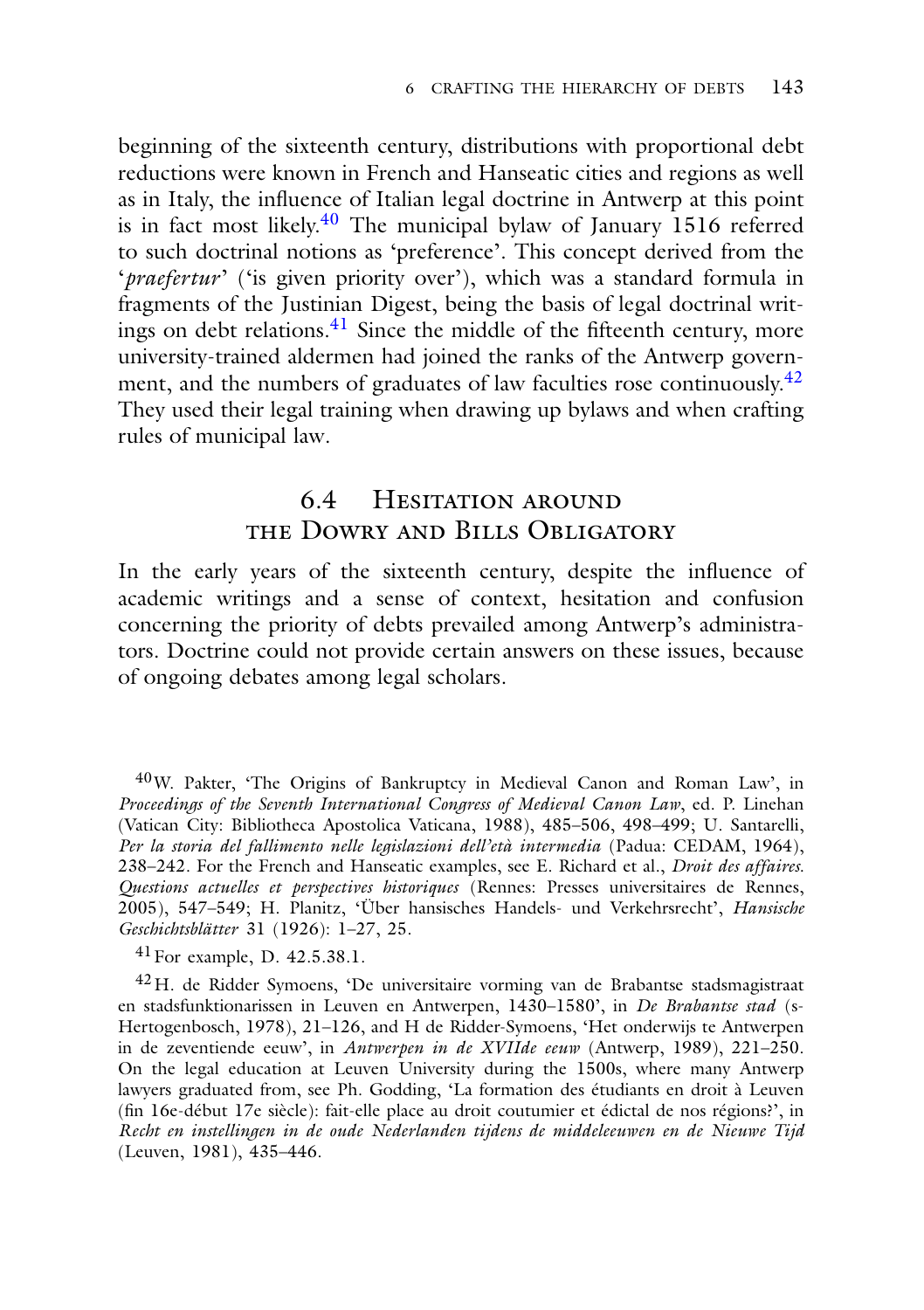The growing influence of academic legal doctrine had an important effect on discussions among legislators as to whether clauses of collateral in private documents, in particular in bills obligatory, had the effect of creating priorities. The magistracy of Antwerp was not sure; but after a while the mounting influence of academic law allowed for clearer categorisations. The distinction between personal (*in personam*) and real claims (*in rem*) was most relevant. These concepts were crucial for Roman lawyers as well as for legal scholars of the later Middle Ages. A claim *in rem* was considered as being attached to an asset, whereas this was not the case for a claim *in personam*. Claims *in rem* could be accompanied with a right of pursuit; for claims *in personam* this was impossible. The former procured priority over the latter. In 1507, it had been decided that the general clause of collateral in bills obligatory brought about *in rem* effects. It was also ruled that the immovable property of the debtor of the bill obligatory was affected. But the exact implications of these changes for the enforcement of debts were not specified.<sup>[43](#page-13-0)</sup>

In January 1516 and June 1518, municipal bylaws for the first time provided lists containing the order of debts.<sup>[44](#page-13-1)</sup> They provided that registered mortgages preceded private debts, but they did not detail the position of the creditor with a bill obligatory. The status of bills obligatory containing a clause of collateral was therefore ambiguous. Could such collateralised debt instruments be considered preferential over other debts? Since the aforementioned bylaws did not delve into the issue, it was unclear whether the 1507 rule was concerned with the rank of bills obligatory. Between 1518 and 1523, the rule as established in 1507 was inserted into a compilation of rules applied in Antwerp, which was called the Golden Book. One manuscript copy, dating from the early 1530s, does not mention this rule, however.[45](#page-13-2) But the rule reappears in another manuscript version dating from the early 1540s, albeit one that was not promulgated as law.[46](#page-13-3) But in 1562 the Antwerp aldermen stated in detail that the claim of the creditor of a bill obligatory was only a personal one

<span id="page-13-0"></span><sup>43</sup>ACA, V, 68, fol. 23v (1 December 1507).

<span id="page-13-1"></span><sup>44</sup> See notes 19 and 25.

<span id="page-13-2"></span><sup>45</sup>De ruysscher, 'De ontwikkeling', 132–133.

<span id="page-13-3"></span><sup>46</sup>De ruysscher, 'De ontwikkeling', 293.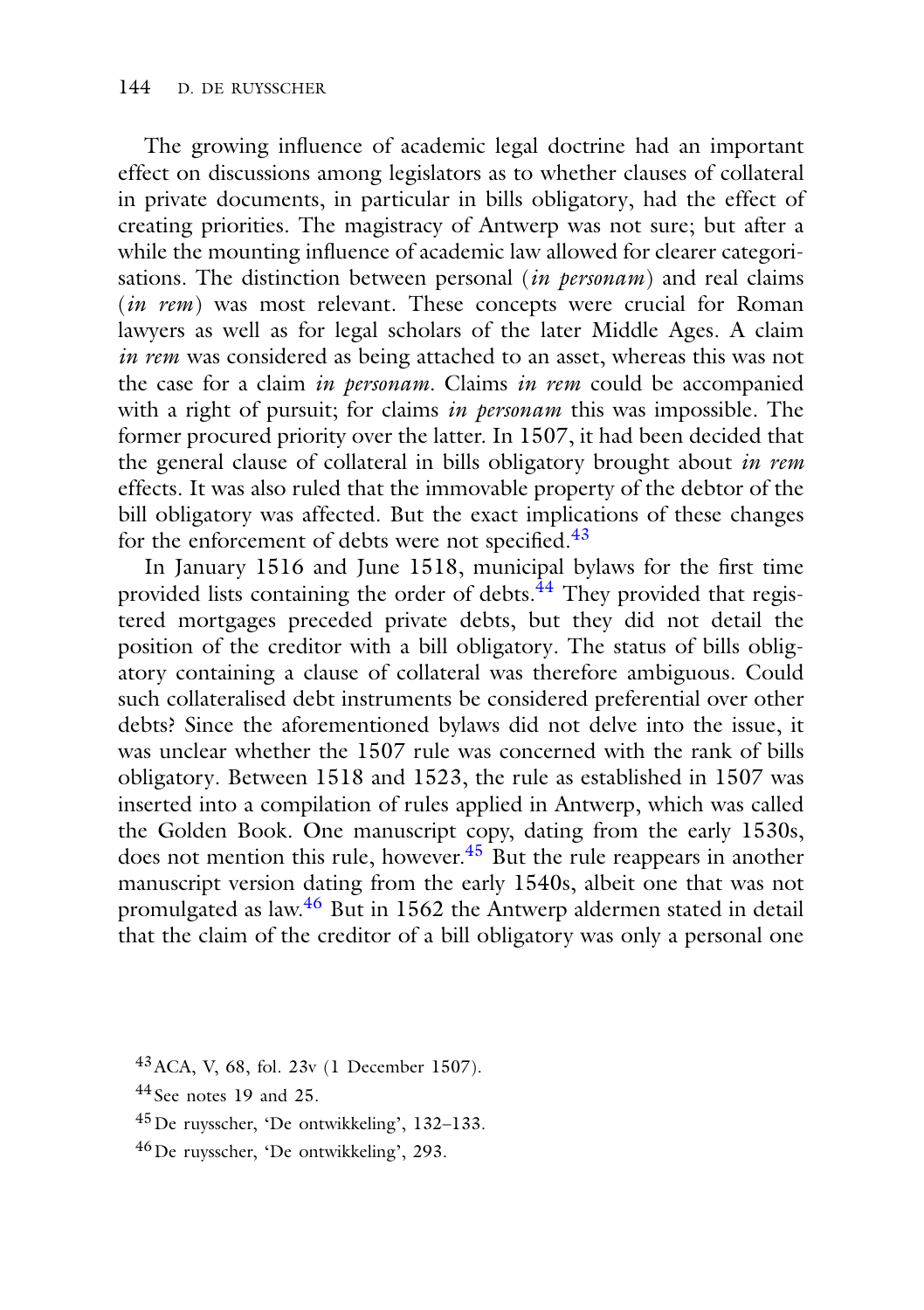(*in personam*) and that mortgages, being *in rem*, had priority.[47](#page-14-0) This position arrived after several decades of uncertainty. One might suspect that the gradually mounting popularity of bills obligatory meant that eventually their special status could not be upheld. But the question remains as to why between 1516/1518 and 1562 Antwerp's administrators did not provide legal certainty in this matter. They were clearly doubtful as to which solution should be given, but it is equally evident that they relied on doctrinal concepts when formulating municipal rules.

Another example of doubts—and here Le Marchand's story comes in again—relates to the dowry. As Le Marchand's account rightly suggests, recoveries of dowries from the estates of insolvents were frowned upon. In such cases, the wife claimed back some of the investments she or her family had made at the beginning of the marriage. If the husband had died insolvent, the widow could 'throw the key (of the couple's domicile) on his grave'. In so doing, she refused the (indebted) inheritance and could recover her entire dowry.<sup>48</sup> In the early decades of the sixteenth century, dowries were still rather common in Antwerp, even though in that period nuptial contracts in which they were commonly mentioned were becoming less fashionable.<sup>49</sup>

In the fifteenth century, nuptial contracts were considered as agreements between the fathers of the couple; since the objects that made up marriage gifts were considered to belong to the donating kin, it was a fixed rule that nuptial contracts could not be altered by the couple during the marriage.<sup>50</sup> But in the first years of the 1500s, it slowly came to be acknowledged that husband and wife could supplement a nuptial contract with donations that were reciprocal. Under such circumstances, an element of chance was crucial. The 'surviving spouse' would receive the donated assets; since this formula could be beneficial for the kin of either spouse, it was considered acceptable. Moreover, nuptial agreements drawn up by the husband and wife alone, without the assistance

49Mutual wills were far more common: see K. Cappelle, 'Law, Wives and the Marital Economy in Sixteenth-Century Antwerp: Bridging the Gap between Theory and Practice', in *Gender, Law and Economic Well*-*Being in Europe from the Fifteenth to the Nineteenth Century. North versus South?*, ed. A. Bellavitis and B.Z. Micheletto (London: Routledge, 2018), 228–241, 233–235.

<span id="page-14-3"></span>50ACA, V, 68, fol. 11r (14 February 1494 ns).

<span id="page-14-0"></span><sup>47</sup>ACA, V, 69, fol. 167 r–v (21 August 1562).

<span id="page-14-2"></span><span id="page-14-1"></span><sup>48</sup>Godding, *Le droit privé*, 304.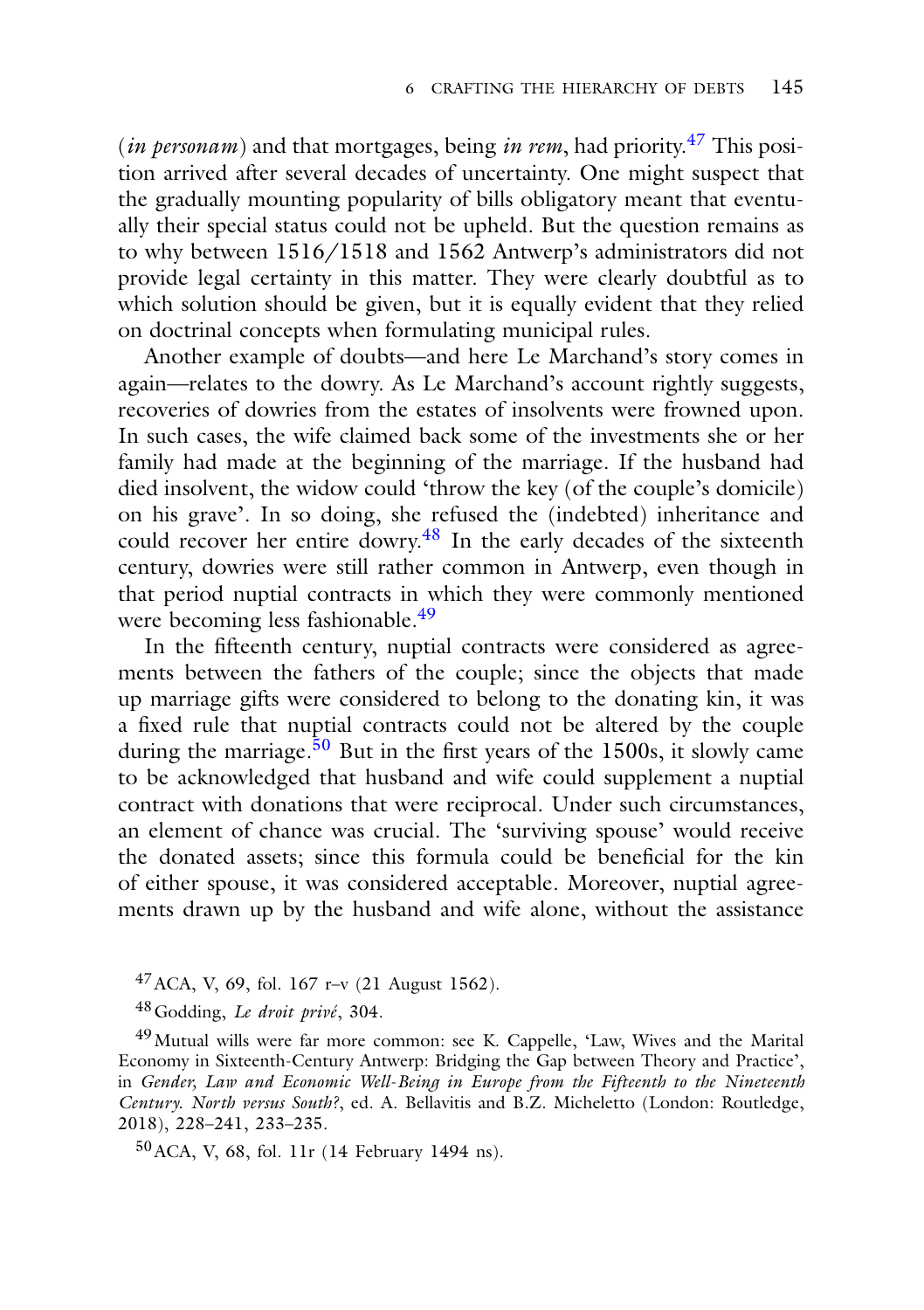or consent of their fathers, became valid.<sup>51</sup> Yet even in the 1540s, contributions made by the bride at marriage still consisted largely of gifts from members of her family, in particular from her father.<sup>[52](#page-15-1)</sup>

The rank of the dowry was a hair-raising issue for the Antwerp administrators. The aforementioned municipal bylaw of January 1516, which had categorised some debts as preferential, had not mentioned the dowry. Instead, Antwerp's rulers most probably relied on an older rule that stipulated that the wife, or widow in cases of insolvent inheritance, could only claim her dowry after all creditors had been paid.[53](#page-15-2) In June 1518, a new bylaw was made. This bylaw completely shifted the ranks mentioned in the 1516 bylaw. Salaries were to be paid first, but debts of lease were now referred to an inferior rank, even after creditors with non-secured debts who had obtained a judgement before the debtor's insolvency.<sup>[54](#page-15-3)</sup> By contrast, in the 1516 bylaw, debts of salaries, debts of lease and debts of alimony had been considered the highest preferential debts.<sup>[55](#page-15-4)</sup> The 1518 bylaw did not mention the dowry; nor did it refer to debts of alimony.

Between 1518 and 1523, a compilation of municipal rules imposed in the Antwerp city court mentioned the dowry for the first time since 1495. It stipulated that the dowry was to be paid after the debts of lease, salaries and alimony, but that it had priority over mortgages.<sup>56</sup> This was a new overhaul. Debts of lease were put higher on the scale again, as compared to the 1518 bylaw. But most crucially, the dowry was now regarded as a preferential debt, which had not been the case before. The dowry was considered the wife's if she had agreed with her husband on investing that dowry into the marriage on the condition that it was to be used by the surviving spouse. The wife could not recover the dowry in the case that she had agreed to have her lawful share of the succession.<sup>[57](#page-15-6)</sup>

But around 1523, shortly after the mentioned compilation was completed, the priority rules changed again; the dowry moved up the

<span id="page-15-0"></span>51ACA, V, 68, fol. 19r (18 June 1506).

<span id="page-15-1"></span>52GARB, *Papieren van State en Audiëntie*, 1191/41, 34, s. 5/23.

<span id="page-15-2"></span>53ACA, V, 68, fol. 5v (24 March 1495 ns).

<span id="page-15-3"></span>54De ruysscher, 'De ontwikkeling', 203–204.

<span id="page-15-4"></span>55De ruysscher, 'De ontwikkeling', 198.

<span id="page-15-6"></span><span id="page-15-5"></span>56ACA, V, 2, s. 119.

57General Archives of the Realm in Brussels (hereafter GARB), *Papieren van State en Audiëntie*, 1191/41, 34, s. 5/20.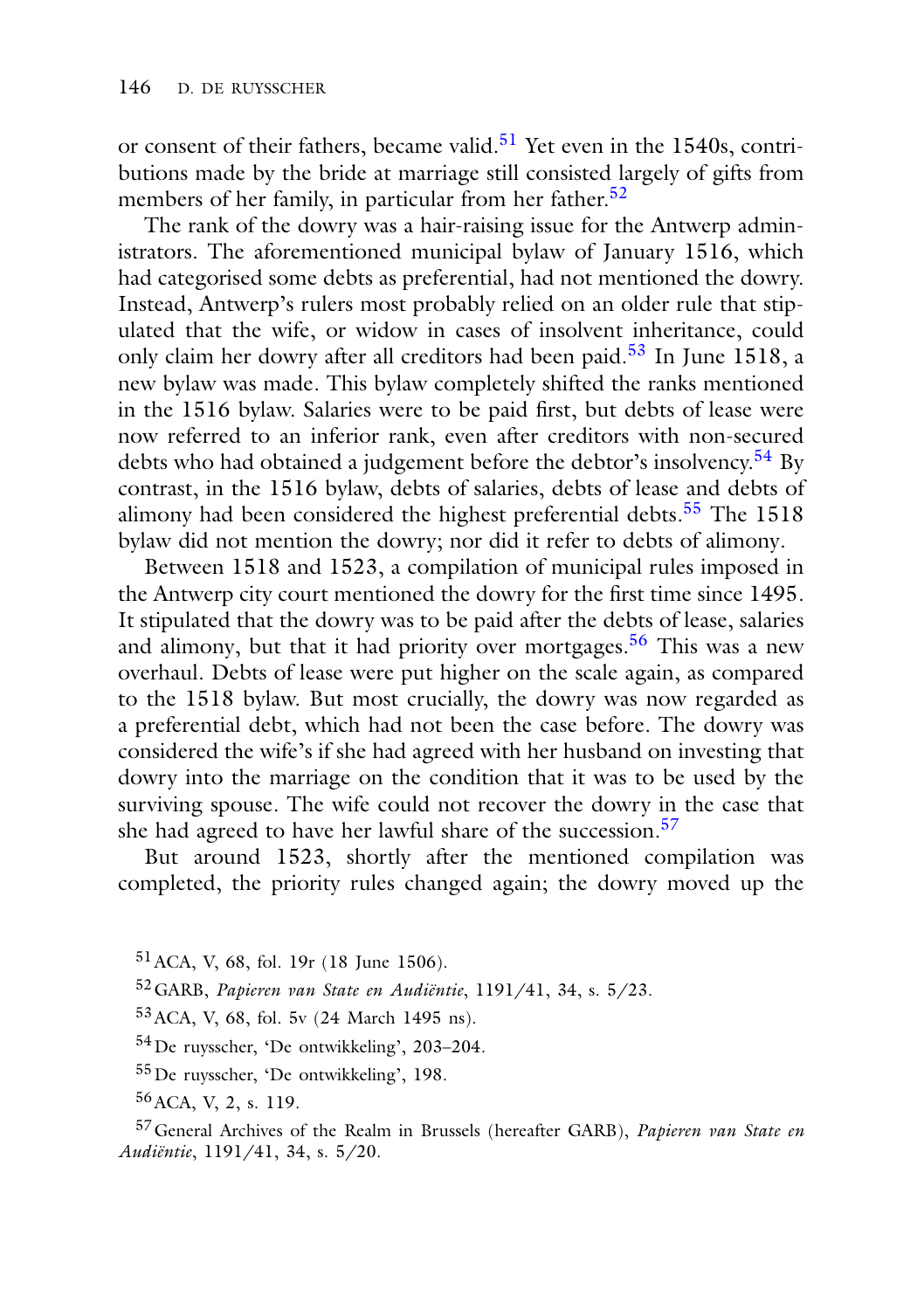ladder and was considered the highest preferential debt, even more impor-tant than debts of lease, salaries and alimony.<sup>[58](#page-16-0)</sup> It is as yet unclear whether changes in social circumstances influenced this development.<sup>[59](#page-16-1)</sup> In any case, this was the rule to which Le Marchand referred. Quite remarkably, the new rule was the complete opposite of what had been provided in 1495, when the dowry was the last debt that could be claimed. In a period of some thirty years, the regime of recoveries of dowries had thus changed fundamentally. When in 1548 a new compilation of Antwerp law was drafted, the rules were again changed. First came debts of lease, there-after the dowry, followed by debts of salaries. Alimony was left out.<sup>[60](#page-16-2)</sup> It is improbable that this lowering of the rank of the dowry was incited by motivations of fraud prevention. In this regard, Le Marchand's descriptions are not very accurate. In fact, bankruptcy did not entail a fresh start. So if the wife of the insolvent merchant managed to extract assets or money from the estate on the basis of a fictitious dowry claim, then the merchant had to separate those funds from his own during the remainder of his career. Indeed, men were not allowed to do business with the dowry of their wives.<sup>[61](#page-16-3)</sup> Creditors could recover remainders of old claims, even if they had undergone reduction during a collective insolvency proceeding.

The subsequent shifts and the confusing results cannot be explained except with reference to the doubts of the city's legislators. Possible arguments referring to the number of dowries, or to the advantaging of higher classes of society (which more often signed nuptial contracts) must be left open. It may be an indication that elitist preferences were minimal because of the continuously high rank of salaries. The rules defining this rank were clearly intended as measures of protection for the working poor or lower middle classes. They served their purpose at bankruptcies of entrepreneurs who had engaged in the production and finishing of merchandise. In sixteenth-century Antwerp, there was continuous inflation of prices and

<span id="page-16-0"></span>58ACA, V, 68, fol. 45v (between March 1523 and January 1526), fol. 63r (2 June 1526), and fol. 83v (22 July 1529).

<span id="page-16-1"></span>59Kaat Cappelle (VUB) prepares a dissertation on this theme.

<span id="page-16-3"></span><span id="page-16-2"></span><sup>60</sup>*Coutumes du pays et duché de Brabant*, I:172 (s. 14–15).

<sup>61</sup>*Coutumes du pays et duché de Brabant*, II:250 (ch. 41, s. 44) (bylaws of Antwerp, 1582).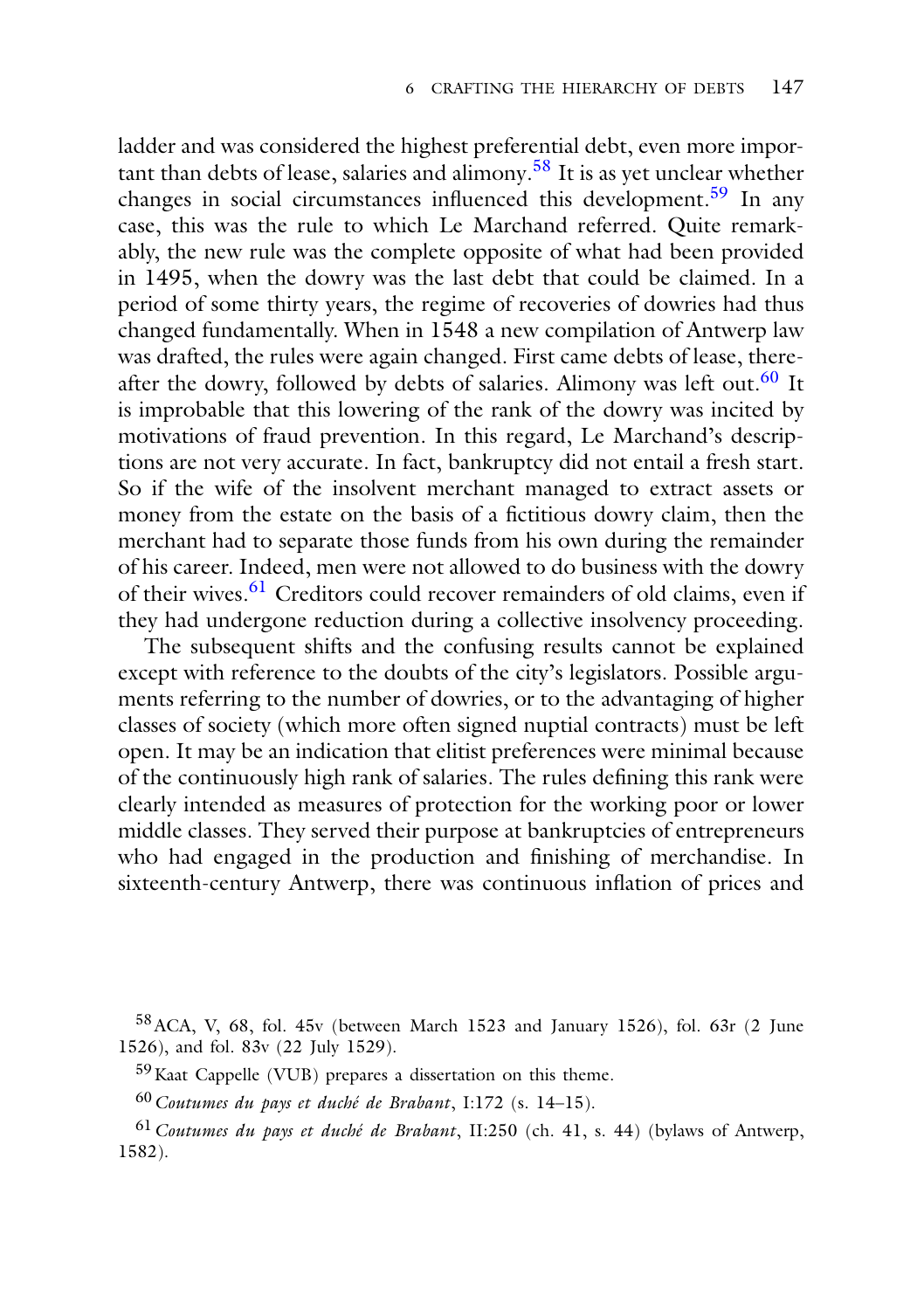stickiness of wages, as well as regular debasements of currency.<sup>[62](#page-17-0)</sup> Under such circumstances, the protection of salaries was an important issue for a politics that aimed at protecting the civic good.

A more likely yet incomplete explanation for the growing trend for the higher legal valuing of dowries between 1495 and 1548 is a concern to protect family wealth from bad matches. Care for the rights of women may have been at stake as well. Around 1532, for example, a new rule of municipal law dictated that married women could sign contracts without the consent of their husband, but at the same time that they had the right to retreat from the contract if they later deemed it insufficiently advantageous.[63](#page-17-1) This new norm came after earlier norms of Antwerp law that had mandated that such contracts were null and void because they ignored the legal authority of the husband to administer the household. $64$ 

Discussion among legal scholars provides a partial explanation for the hesitations of the Antwerp administrators. Even though the city's administrators could resort to academic concepts in order to structure their rules, ultimately they could not find in doctrine a clear answer as to which debt had priority. Accursius' mid-thirteenth-century *Magna Glossa* listed the dowry after tax debts, but hesitated on the question of whether it had priority over contracts of hypothecs (*i.e.* mortgages and non-possessory pledges of movables)[.65](#page-17-3) Cinus of Pistoia (dec. 1336/37) preferred the dowry over all debts, including tax debts and hypothecs. But Bartolus of Saxoferrato (dec. 1357) and, to an even greater extent, Baldus de Ubaldis (dec. 1400) took contracts of hypothecs as being more important than the dowry. $66$  One of the points of debate, which might have deepened the doubts of Antwerp's administrators, involved the '*privilegium duplex*'. This entailed that those creditors having both a *privilegium exigendi* (i.e. a privilege of preference at enforcement) and a *hypotheca tacita* (a legal

<span id="page-17-1"></span>63ACA, V, 68, fol. 93r (s.d., c. 1532).

<span id="page-17-3"></span><span id="page-17-2"></span>64De ruysscher, 'De ontwikkeling', 88–89.

<span id="page-17-0"></span><sup>62</sup>H. Soly, 'Social Relations in Antwerp in the Sixteenth and Seventeenth Centuries', in *Antwerp, Story of a Metropolis, 16th*–*17th Century*, ed. H. Devisscher and J. Van der Stock (Antwerpen: Snoeck-Ducaju, 1993), 37–47, 41–42.

<sup>65</sup>W. Forster, *Konkurs als Verfahren. Francisco Salgado de Somoza in der Geschichte des Insolvenzrechts*, Cologne, Böhlau, 2009, 142–146; Pakter, 'The Origins of Bankruptcy', 502.

<span id="page-17-4"></span><sup>66</sup>Pakter, 'The Origins of Bankruptcy', 502–504.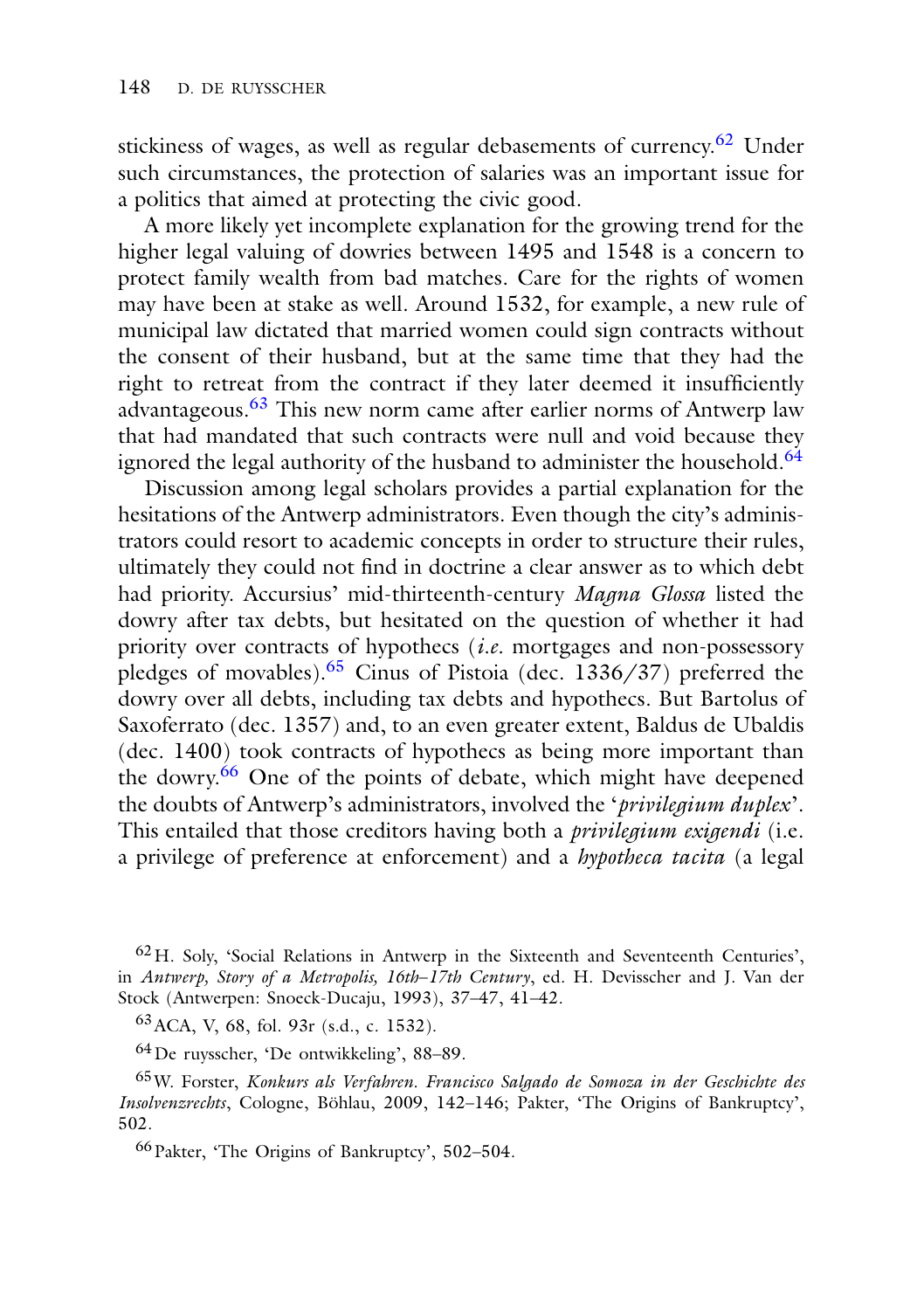hypothec) were given priority, but it was unclear whether this combination trumped a contract of hypothec[.67](#page-18-0) The dowry fitted within the combined *privilegium*, since the Justinianic texts contained categorisations of the dowry as being *privilegium* (D. 42.5.17.1) and *hypotheca* (Inst. 4.6.29). This being said, the notions of *praeferentia*, as well as the definition of the dowry claim (*actio dotalis*), mentioned in the 1516 and 1518 bylaws, referred to the academic texts. In other words, Antwerp's administrators were well aware of the doctrine, even though it was often insufficient to provide an apt solution.

### 6.5 Conclusion

The Antwerp case demonstrates that rules regarding debts were crafted in response to diverse and connected phenomena. Lawmakers took into account mercantile practice, even though special circumstances could partly be responsible for legal change as well. The outcome of processes of legislative deliberation was influenced yet not determined by market conditions. Legislators had to retrieve solutions for which there was no blueprint. They had to balance different interests. The legal regime concerning collateral rights proved a challenge for the Antwerp administrators. Le Marchand was right in saying that in Antwerp the dowry was at one point considered a super-priority, but this was only during the period 1523–1548. In spite of Le Marchand's overrating of dowry preferences in bankruptcy cases, his explanation of collateral rights as crucial features of municipal legal constellations is correct. Cities of trade had extensive autonomy over the rules that applied to the contracts that were drafted in their markets. In that regard, the contractual autonomy of creditors and debtors was always limited. Municipal bylaws stipulated hierarchies of debts, and the rules in these bylaws defined how claims were to be enforced.

<span id="page-18-0"></span>The shifting ranks of debts in Antwerp, between c.1495 and c.1548, might provide an argument pointing to unwieldy economic politics and an out-of-touch attitude of urban rulers. However, this would ignore the difficulties that came along with the devising of coherent sets of norms in areas of policy that were new. The 1516 bylaw tackled the problem of collective enforcement proceedings for the first time. The ranking of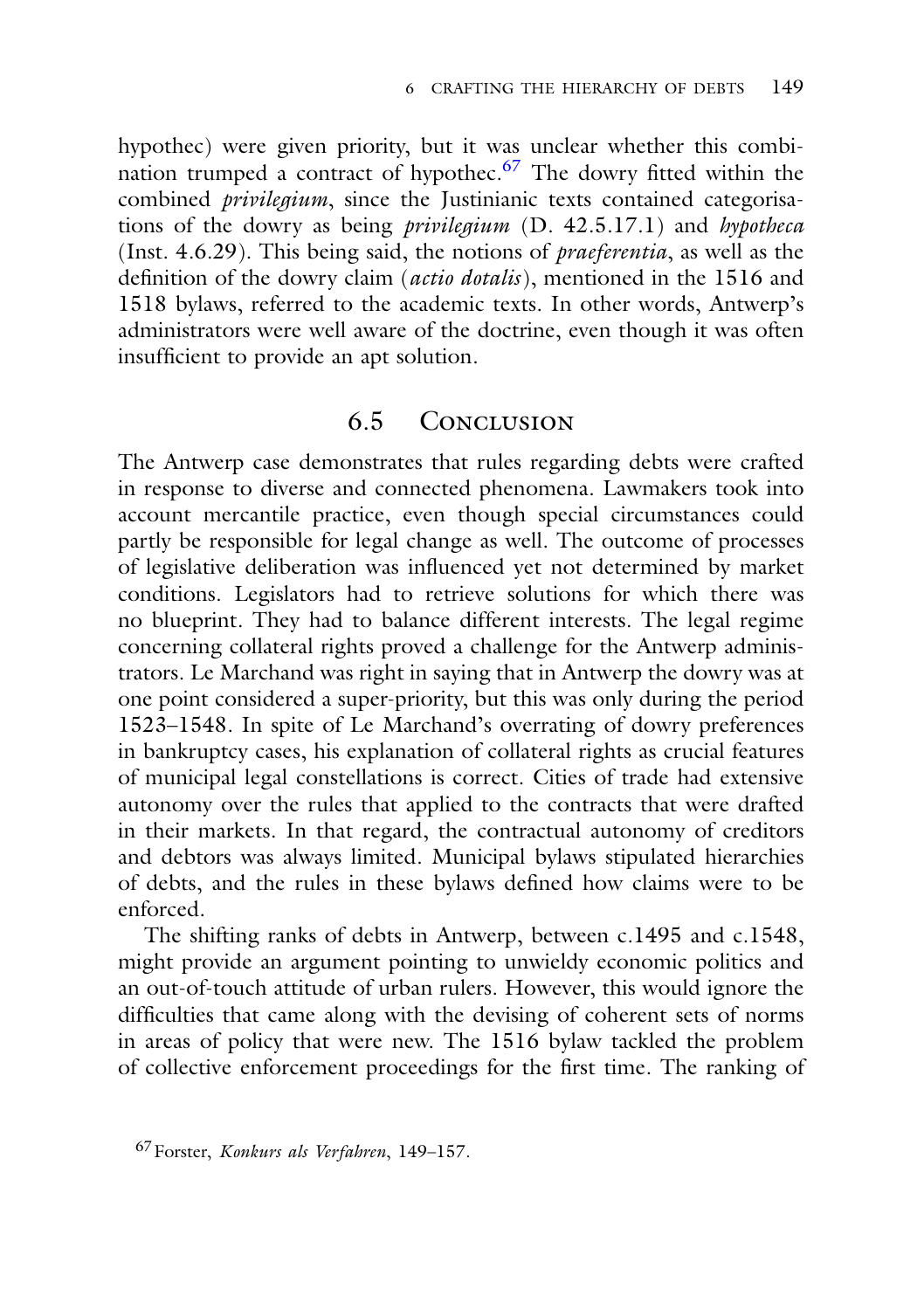debts was an issue which ensued from adopting the pooling of debts. One might read these developments as indications of the Antwerp magistracy's intent to craft a 'best' law; the subsequent changes reveal that they could swiftly readjust the existing rules for being suboptimal.<sup>68</sup> Contrary to what New Institutional Economics holds, the hesitations on the crucial issue that was the ranking of debt clearly reflect the fact that there *was* no best solution captured by the Antwerp leaders. At the same time, theoretical notions such as claims *in personam* and *in rem*, the concept of 'preference', the rules regarding general collateral and the '*massa creditorum*' served as anchoring points for the urban legislators. Scholarly writings lacked coherence. In spite of that, such notions and rules could provide resting points on the winding path to legal certainty.

#### **REFERENCES**

- Beckert, J. 'The Great Transformation of Embeddedness: Karl Polanyi and the New Economic Sociology', *MPIfG Discussion Paper* 07/1 (2007): 7–8, at [www.mpifg.de/pu/dp\\_abstracts/dp07-1.asp.](http://www.mpifg.de/pu/dp_abstracts/dp07-1.asp)
- Boetke, P.J., and Ch. J. Coyne, eds. *The Oxford Handbook of Austrian Economics*. Oxford: Oxford UP, 2015.
- Braudel, F. *Civilisation matérielle, économie et capitalisme, xve–xviiie siècle*, 3 vols. Paris: PUF, 1979.
- Brissaud, J. *Le créancier 'premier saississant' dans l'ancien droit français*. Paris: PUF, 1968.
- Cappelle, K. 'Law, Wives and the Marital Economy in Sixteenth-Century Antwerp: Bridging the Gap between Theory and Practice'. In *Gender, Law and Economic Well-Being in Europe from the Fifteenth to the Nineteenth Century. North versus South?*, ed. A. Bellavitis and B.Z. Micheletto, 228–241. London: Routledge, 2018.
- Dawson, J.P. 'The Codification of the French Customs'. *Michigan Law Review* 38 (1940): 765–800.
- de Ridder-Symoens, H. 'De universitaire vorming van de Brabantse stadsmagistraat en stadsfunktionarissen in Leuven en Antwerpen, 1430–1580'. In *De Brabantse stad* ('s-Hertogenbosch: 1978), 21–126.
- ———. 'Het onderwijs te Antwerpen in de zeventiende eeuw'. In *Antwerpen in de XVIIde eeuw*, 221–250. Antwerp, 1989.

<span id="page-19-0"></span><sup>68</sup>O. Gelderblom, *Cities of Commerce: The Institutional Foundations of International Trade in the Low Countries, 1250*–*1650* (Princeton: Princeton UP, 2013), 13–14, 133, 201–203.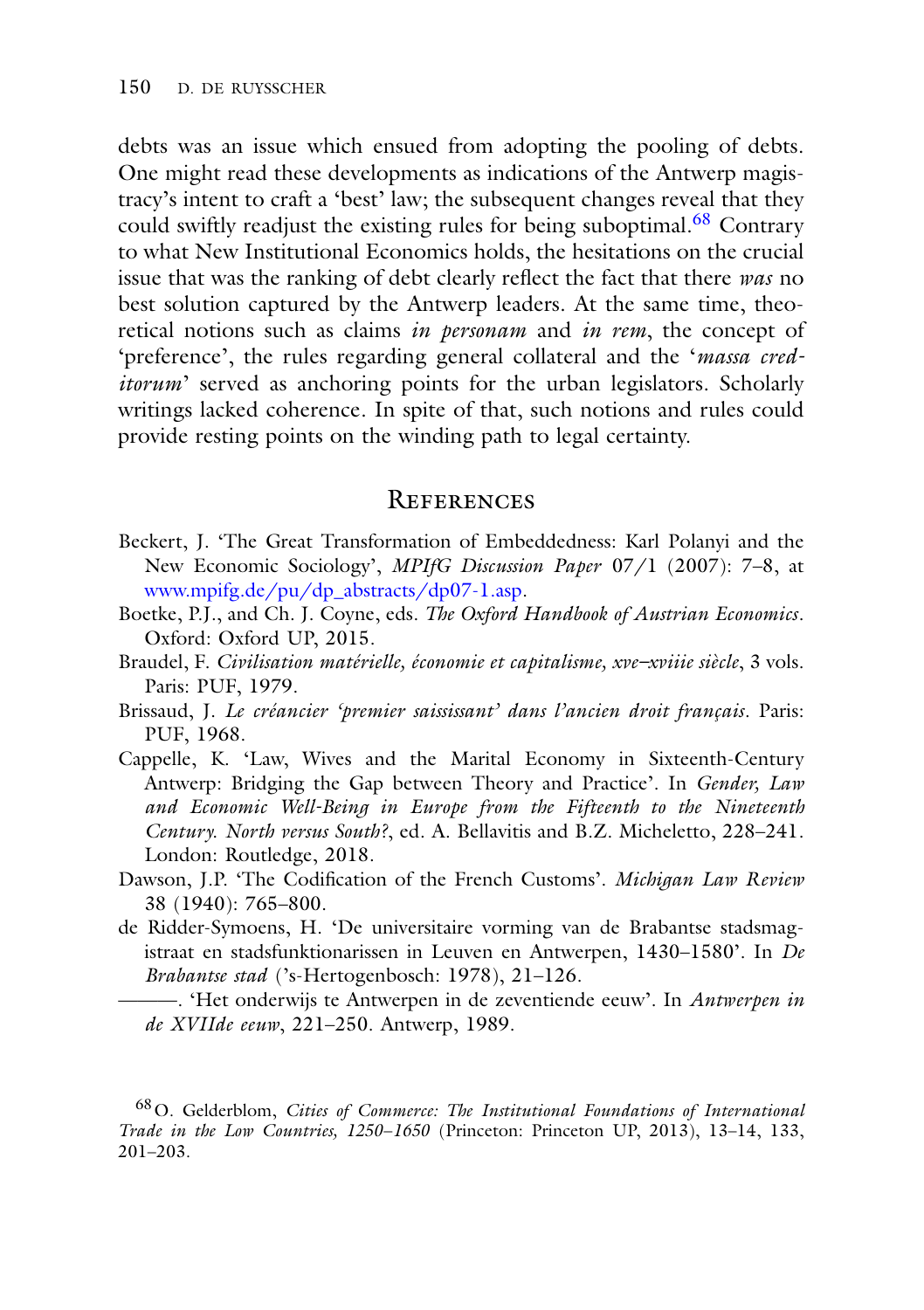De ruysscher, D. 'Designing the limits of creditworthiness. Insolvency in Antwerp bankruptcy legislation and practice (16th–17th centuries)'. *Tijdschrift voor Rechtsgeschiedenis (The Legal History Review)* 76 (2008): 307–327.

———. 'De ontwikkeling van het Antwerpse privaatrecht in de eerste helft van de zestiende eeuw. Uitgave van het *Gulden Boeck* (ca. 1510–ca. 1537), (ontwerpen van) ordonnanties (1496–ca. 1546), een rechtsboek (ca. 1541– ca. 1545) en proeven van hoofdstukken van de costuymen van 1548'. In *Handelingen van de Koninklijke Commissie voor de uitgave der Oude Wetten en Verordeningen van België* 54 (2013): 65–325.

- ———. 'Business Rescue, Turnaround Management and the Legal Regime of Default and Insolvency in Western History (late Middle Ages to Present Day)'. In *Turnaround Management and Bankruptcy*, ed. J.I. Adriaanse and J.-P. van der Rest, 22–42. London: Routledge, 2017.
- De ruysscher, D., and I. Kotlyar. 'Municipal Traditions v. Academic Law: Collateral Rights over Movables in Holland (c. 1300–c. 1700)'. *Tijdschrift voor rechtsgeschiedenis (The Legal History Review)* 86 (2018): 365–403.
- Fontaine, L. *The Moral Economy*. *Poverty, Credit, and Trust in Early-Modern Europe*. Cambridge: Cambridge UP, 2014.
- Forster, W. *Konkurs als Verfahren. Francisco Salgado de Somoza in der Geschichte des Insolvenzrechts*. Cologne: Böhlau, 2009.
- Gelderblom, O. *Cities of Commerce: The Institutional Foundations of International Trade in the Low Countries, 1250–1650*. Princeton: Princeton UP, 2013.
- Gilissen, J. 'Les phases de la codification et de l'homologation des coutumes dans les XVII provinces des Pays-Bas'. *Tijdschrift voor Rechtsgeschiedenis (The Legal History Review)* 18 (1950): 36–67 and 239–290.
- Godding, Ph. 'La formation des étudiants en droit à Leuven (fin 16e-début 17e siècle): fait-elle place au droit coutumier et édictal de nos régions?'. In *Recht en instellingen in de oude Nederlanden tijdens de middeleeuwen en de Nieuwe Tijd*, 435–446. Leuven, 1981.
- ———. *Le droit privé dans les Pays-Bas méridionaux du 12e au 18e siècle*. Brussels: Royal Academy, 1987.
- Greif, A. *Institutions and the Path to the Modern Economy: Lessons from Medieval Trade*. Cambridge: Cambridge UP, 2006.
- Grimmer-Solem, E. *The Rise of Historical Economics and Social Reform in Germany, 1864–1894*. New York: Oxford UP, 2003.
- Ibbetson, D. *A Historical Introduction to the Law of Obligations.* Oxford, Oxford University Press, 2001.
- Lemercier, C.l., and C.l. Zalc. 'Pour une nouvelle approche de la relation de crédit en histoire contemporaine'. *Annales. Histoire, Sciences Sociales* 67 (2012/4): 661–691.